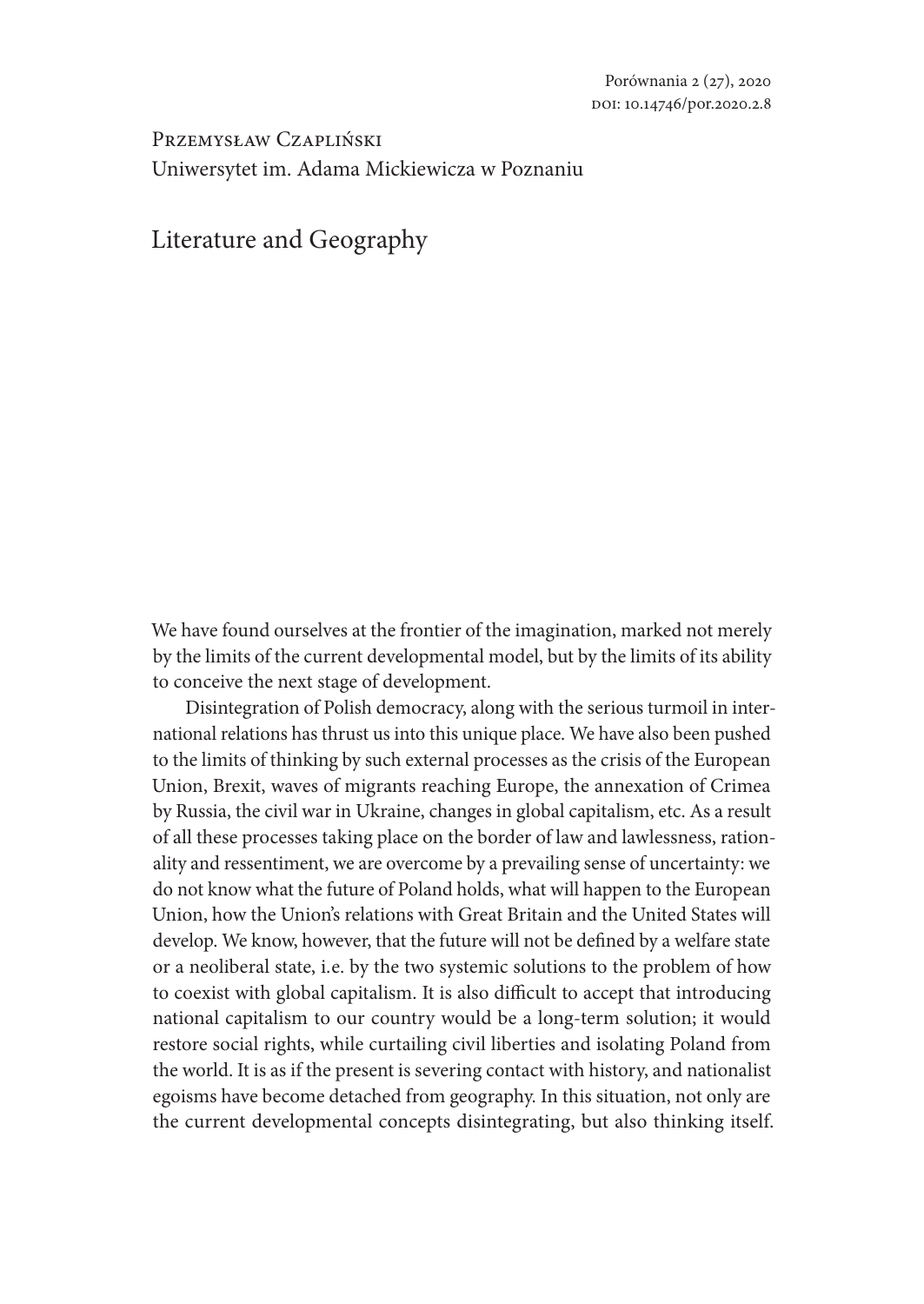We do not know how to expand our thinking in order to understand the current process. And these are the limits of the imagination.

The task that I have set for myself in this text will be to describe the path that has led us to these frontiers, and also to analyze the conditions that exist there. The material that I will draw on for my conclusions come from Polish literature of the last quarter century. To those who question the value of analyzing literary texts at a time when the foundations of global order are crumbling, I propose a simple answer: if I am right in thinking that we are at the edge of the imagination, then literature has an equal stake in the debate about reality with other discourses; perhaps, it is even a participant deserving of attention, since it is the most efficient in using the imagination.

Of the many frontiers, only one will be discussed here—the geographical.<sup>1</sup> This frontier is determined by an unprecedented process of cartographic change, as a result of which today's Poland is not where it used to be.

Cartographical shifts do not, of course, only mean changes in physical coordinates, but indicate that existing relationships with neighboring countries have been gradually loosened, violated and broken down. In effect, we now find ourselves in the process of an unprecedented departure from the previous map, undertaken for an unknown purpose and in an unknown direction. Poland is "somewhere else" not because its position has changed, but because our presence in the larger structures to which we once belonged is radically changing.

After 1989, one could see the process of becoming rooted in four such entities, which have been determined, for the sake of argument, by geographical directions. These were the following: the European Union from the west, Central Europe from the south, the Lithuania-Belarus-Ukraine belt in the east and Scandinavia in the north. These entities have different entities and degrees of institutional connection, so when we talk about them, we need to imagine not so much permanent systems of states, but rather gravitational fields with different strengths of attraction, depending on the bodies that create them and the connections between them. Their historical permanence is not identical, as well as our presence in each of them. Although this presence has been uneven, it should be noted that the attempt to simultaneously take root in four different, in addition harmonious, entities is unprecedented in Polish history.

1 In this article I will make use of conclusions from the following book: Przemysław Czapliński's *Poruszona mapa. Wyobraźnia geograficzno-kulturowa polskiej literatury przełomu XX i XXI wieku.*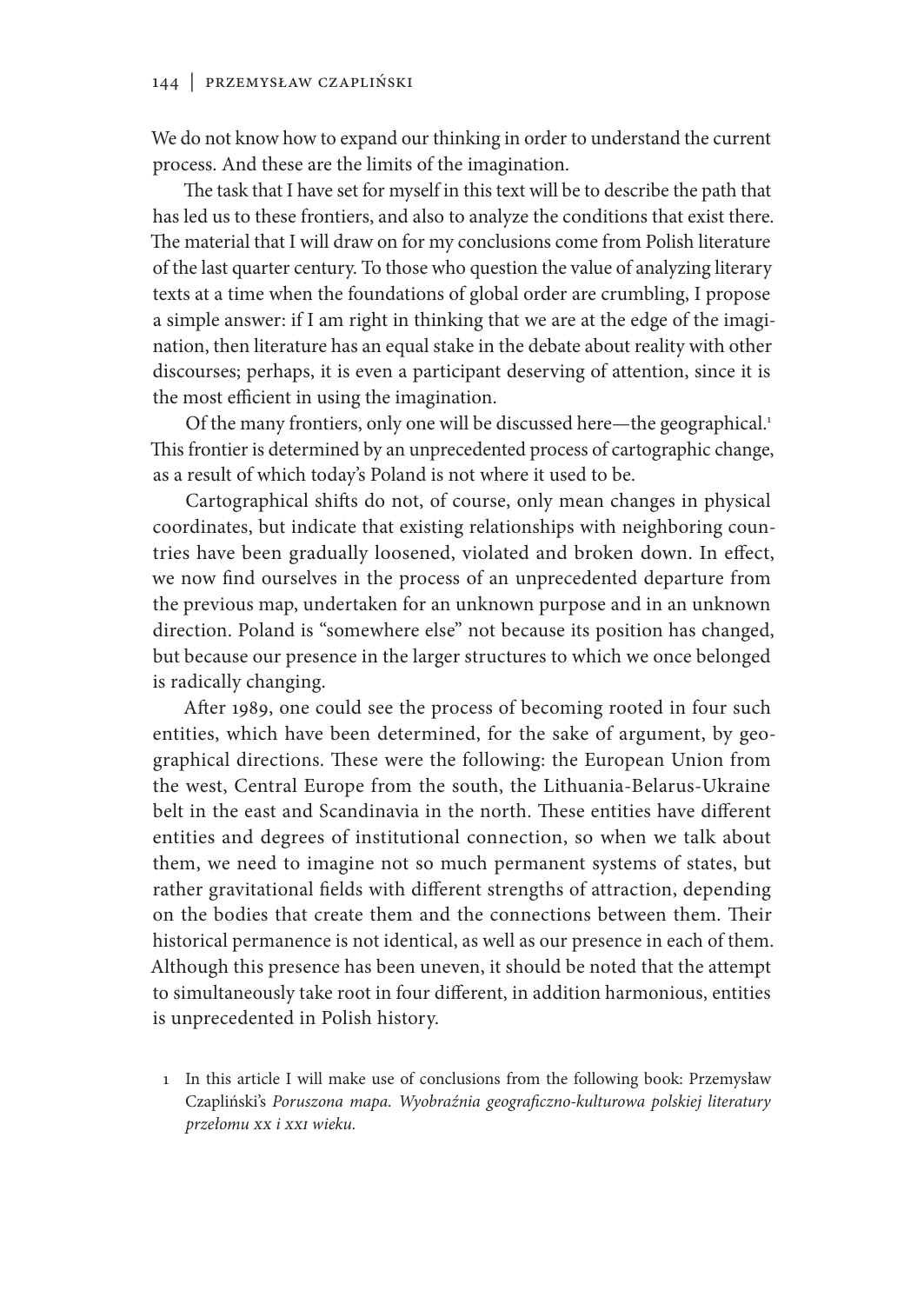#### **1. The East: Borderlands, or Decolonization**

The Giedroyc project began to be implemented with a focus on the East and consisted in creating good relations with Ukraine, Belarus and Lithuania, and in strengthening their statehood. This concept was, in fact, a political translation of the Polish literary heritage of "small homelands," which includes one of the most important and valuable collections of works created in exile. Literature of "small homelands" appeared in the 1950s, and its core texts included the following: Florian Czarnyszewicz *Nadberezyńcy* (*Berezina People*) (1942), Józef Wittlin *Mój Lwów* (*My Lwów*) (1946), Czesław Miłosz *Dolina Issy* (*The Issa Valley*) (1955), Zygmunt Haupt *Pierścień z papieru* (*Paper Ring*) (1963), Andrzej Chciuk *Atlantyda* (1969), Jerzy Stempowski *Ziemia berneńska* (*The Bernese Land*) (1954), as well as the trilogy of Stanisław Vincenz *Na wysokiej połoninie* (*On a High Polonyna*) (part 1: 1938; part 2: 1970; part 3: 1979). These works changed the perception of the Eastern Borderlands, giving eastern areas cultural autonomy and independence from postwar attempts at Polonization. The act of retroactive liberation from Polish domination consisted in presenting equal but ethnically diverse communities living in the eastern lands (Polish, Jewish, Lithuanian, Ukrainian, German, Belarusian, Tatar, etc.). This expanded representation led to the conclusion that the Borderlands did not belong to any nation exclusively, and that the moment when nationalistic aspirations for dominance appeared was the beginning of the end of that world.

Juliusz Mieroszewski's essay, "Rosyjski kompleks polski i obszar ULB" (The Russia's Polish Complex and the ULB area), published in 1974, offered a political summary of the cultural equality project, laid out earlier by the literature of "small homelands" (Mieroszewski). The author argued that, after the Second World War, Polish claims against Lithuania, Belarus and Ukraine became "a notebook from 'the house of the dead'" (9): the imperial attitude of Poland in the interwar period hindered the development of good relations between neighbors and it served to legitimize Russian imperialism: "This is a two-way process, Poles who are patiently waiting for a moment of retaliation and restoration of the 'bulwark' intensively fuel Russian imperialism" (14). As Mieroszewski wrote, such claims to the eastern lands must be abandoned; doing so would equip Polish foreign policy with a moral mission and geopolitical significance and it would strengthen our roots in Europe, allowing us to shape our relations with Russia differently. In this concept, independent and stable democracies in the Eastern Belt were the path to a more stable Poland.<sup>2</sup>

2 "We have to look for connections and an understanding with Russians who are ready to grant Ukraine, Lithuania, Belarus full independence, and, what is equally impor-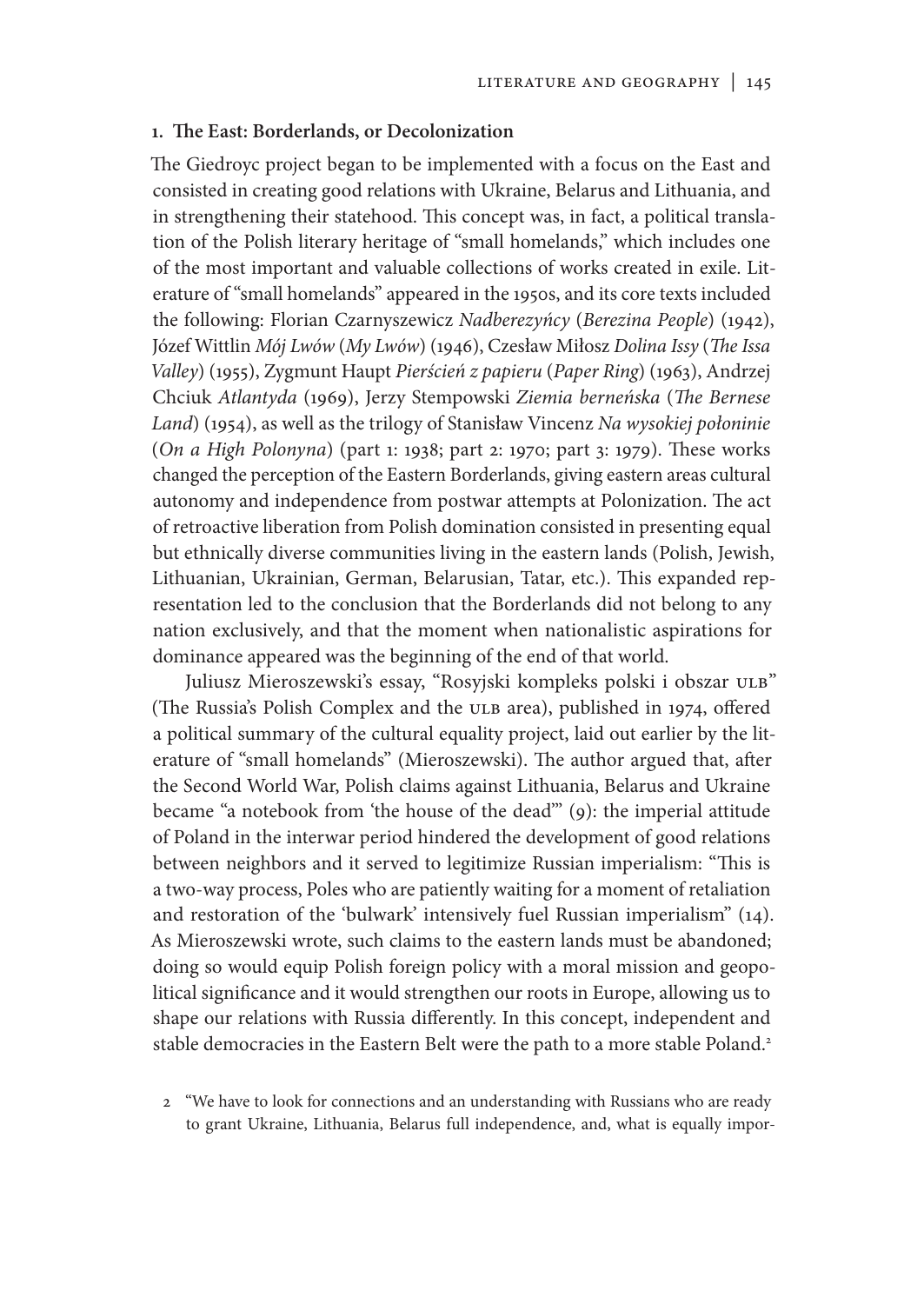#### 146 | Przemysław Czapliński

After 1989, the Giedroyc's concept gained influence. In the early 1990s, the governments of the Third Polish Republic recognized the independence of Ukraine, Belarus and Lithuania; a decade later (2004–2005), President Kwaśniewski urged Western governments to support Ukraine and created a political alliance with Valdas Adamkus and Javier Solana to integrate the Eastern Belt with the rest of Europe. Also, in 2005, that is, at the start of our membership in the Union, Poland initiated the "Eastern Partnership" program, which defined the Union's eastern policy. During the 3rd National Eucharistic Congress in Warsaw in June 2005, there was a symbolic rapprochement and a gesture of Polish-Ukrainian reconciliation; soon thereafter presidents Kwaśniewski and Yushchenko opened the restored Cemetery of the Defenders of Lwów. Public support for Ukrainian democratic and pro-EU aspirations also increased, as evidenced by the various initiatives organized in Poland and by politicians visiting Ukraine during the Orange Revolution (2004–2005) and during Euromaidan (2013–2014).

But from the very beginning of the new period, Giedroyc had an old-new opponent—Henryk Sienkiewicz. His legacy made it easier to dismantle relationships rather than to forge new ones. At the end of the 1990s, Lithuania was caught up in a dispute regarding the Polish minority population. Belarus, as evidenced by the termination of Belsat satellite television,<sup>3</sup> which had been financed by the Polish government and legally constituted part of Polish Television, is left to fall deeper into Lukashenko's power, who is trying to establish conditions for neocolonial exploitation.4 Ukraine, which is strategically the most important

tant, we must once and for all renounce all claims to Vilnius, Lviv and withdraw from any politics or plans that would aim to establish in a more favorable conditions our dominance over the East at the expense of the aforementioned nation… Ukraine, Lithuania and Belarus must be granted full independence, as this is demanded by the Polish-Russian national interest" (Mieroszewski 12).

- 3 The founder and director of the independent station established in 2007 was Agnieszka Guzy-Romaszewska; in December 2016, the Polish Ministry of Foreign Affairs informed her that her budget had been reduced and that the station has to switch to the Polish language. "According to unverified information, to which Romaszewska refers, Ministry of Foreign Affairs has cut financing for television from 17 million to 5 million zlotych" (Poczobut).
- 4 The PiS government is expanding its cooperation with Belarus, thereby relativizing and legitimizing the regime in power there. This cooperation is in itself significant, as it includes, e.g. plans for the purchase of atomic energy and land for wind power stations (something which PiS is opposing in Poland, calling it a sign of German colonization). "According to plans, the sales between Minsk and Warsaw are to increase four-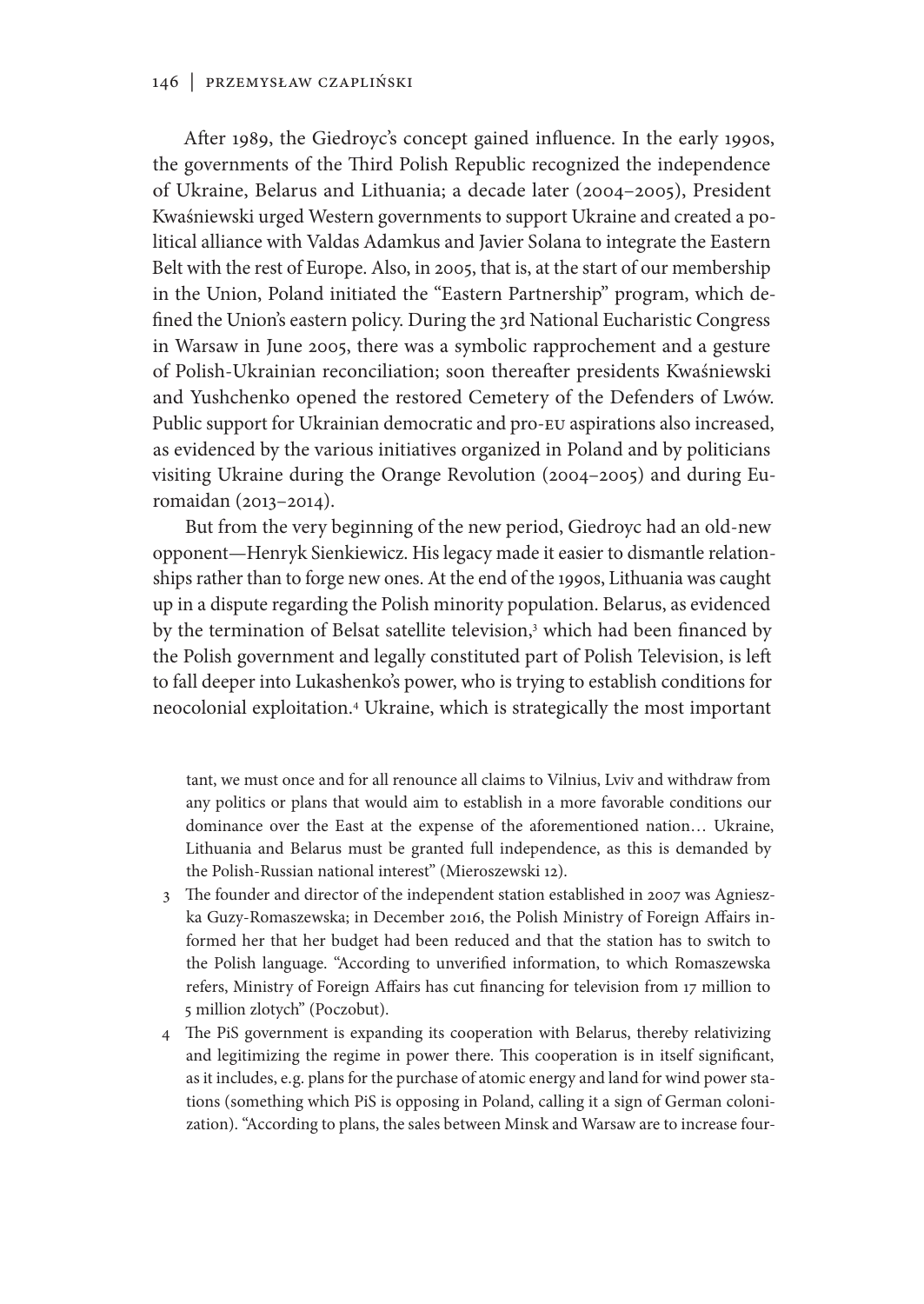country, is increasingly being pushed away, as relations are governed by historical politics, identity politics and Polish claims to innocence, not by pragmatic calculations. Even in 2013, when a liberal government, Civil Platform (PO), was in power, the Sejm adopted a political declaration about Volhynia, defining the UPA crimes as "ethnic cleansing with signs of genocide," which the ruling right-wing party, Law and Justice (PiS), later changed to simply "genocide" in 2016, marking July 11 as the Day of Remembrance of Victims of Genocide perpetrated by Ukranian nationalists on citizens of the Second Republic of Poland during WWII. 5 Therefore, Poland expects, as if under Sienkiewicz's dictation, that Ukraine forever accept its role as that of a criminal, that it renounce its "cursed soldiers" and concede to Polish civilizational superiority.6 To this we might also add the scant legal and social protection offered to the million Ukrainians working in Poland.<sup>7</sup> Such works as the film Wołyń (Volhynia; Hatred), which is commonly taken as presenting evidence for Ukrainian crime and Polish martyrdom, also strengthens reluctance and a sense of moral superiority.<sup>8</sup>

Over the past ten years, foreign policy towards Ukraine has, therefore, radically changed, and state propaganda has transformed the image of "Ukraine

fold. In October, we were able to pass an agreement regarding local border traffic, and the PKP (Polish Railways) celebrated this fact by introducing more connections from Kraków–Warsaw–Grodno. Interestingly, at approximately the same time the connectiosn between Wrocław-Dresden and Wrocław-Berlin were eliminated" (Witkowski).

- 5 July 11, 1943, UPA units attacked approximately 100 Polish villages in Volhynia.
- 6 "Some time ago I talked to president Poroszenko and told him directly: you won't enter Europe with Banderites; you'll have to choose between integration with the West, which means giving up UPA or the East and everything that is connected to it" (Kaczyński).
- 7 Taking advantage of the economic crisis, Poland is draining Ukraine of its work force: The majority of these immigrants are doing what Poles do in the West: picking fruit, sorting fish, construction work, serving dinner and lunch. The minority is to fill the holes left by emigrating doctors, nurses and computer programmers, without whom the workforce cannot regenerate and the economy cannot develop" (Witkowski). Furthermore, the growing (and exacerbated by PiS) anti-Ukranian sentiment prevents the development of an alliance between Polish and Ukrainian workers.
- 8 "Last year the Sejm passed an act concerning the Volhynia crime and almost simultaneously president Petro Poroshenko, kneeling before the monument of Polish victims of Volhynia. The film Wołyń (Volhynia; Hatred), based on the simplest stereotypes in describing the complex Polish-Ukrainian history, was called a gesture of reconciliation between the nations. In Polish eastern policy is slowly being taken over by an National Democratic, nationalistic narrative, and Giedroyc's ideas about a Polish-Ukrainian alliance have become nothing more than a pipe-dream" (Smoleński).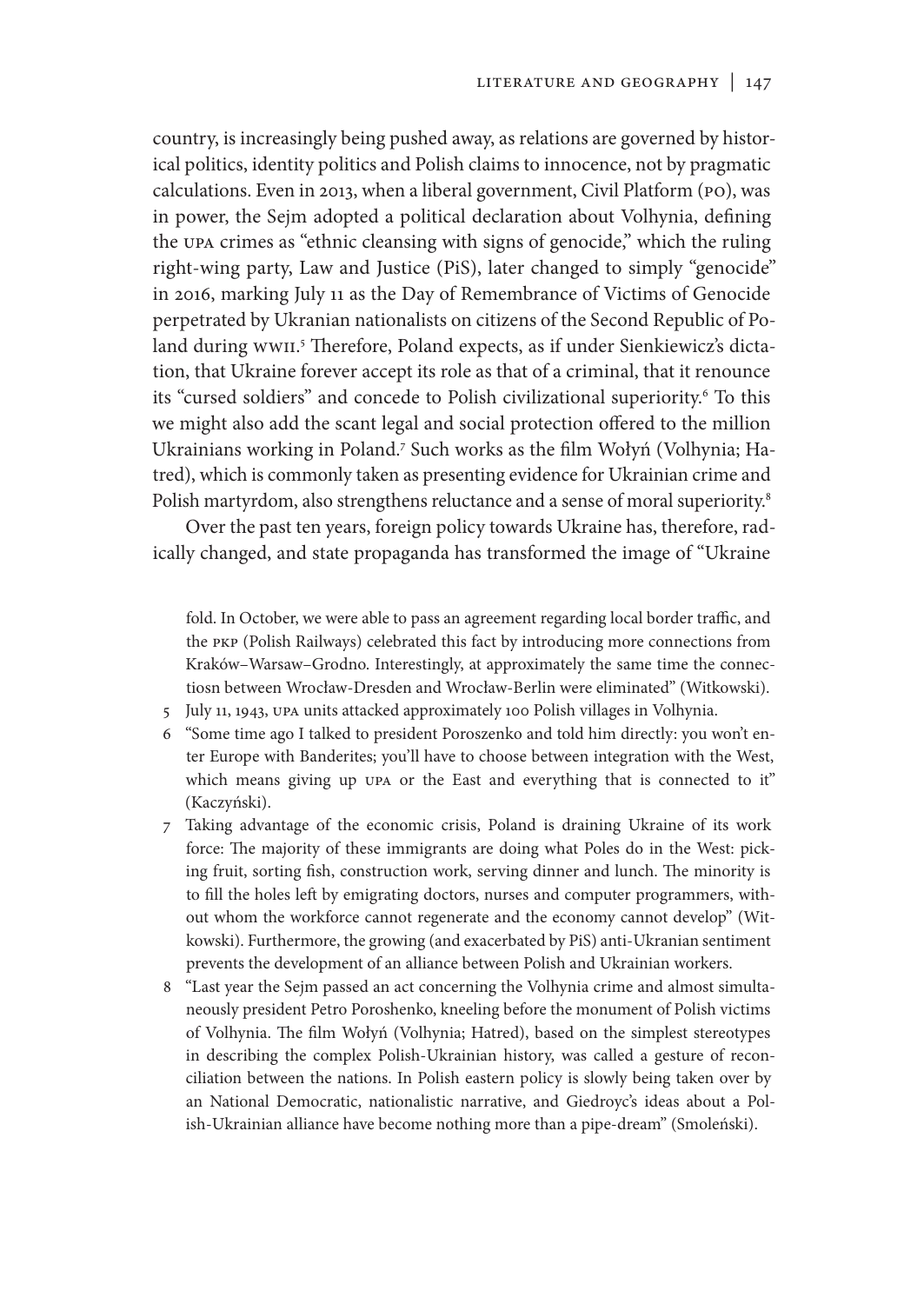aspiring to be in Europe" into the image of "Ukraine worshiping Banderites." Highlighting UPA, the Volhynia crime and the allegedly widespread support for Bandera in Ukraine affects Polish attitudes to Ukrainians residing in Poland: acts of verbal aggression against individuals are multiplying, as well as physical assaults during cultural events or even during religious processions. Emphasizing the "unfairness" of the Giedroyc doctrine has already entered official political discourse,9 just as it has become the norm to deny the Ukrainian minority additional state subsidies.10

At the turn of the twentieth and twenty-first centuries, the cultural depiction of Ukraine aligned with the political discourse. Both underlined the similarities between the two countries, societies and cultures. Analogies served to work through the colonial heritage, that is, to understand that Poles were present in the Ukrainian lands from the seventeenth to the twentieth century in the role of a hegemon that impeded the developmental opportunities of the native society and relegated Ukrainians to the position of slaves. In this context, it seems remarkable that the Ukrainians were the ones to begin renewing Sarmatism—in a folk and postcolonial spirit—as a culture common to societies living in the former areas of the noble Polish Republic (see Pollack).

As part of the narrative of similarity, the writers also highlighted the key significance of dignity in the history of both societies and pointed out that Poland underwent a capitalist transformation largely facilitated by the West (this is help that in the twenty-first century Ukraine more urgently needs). In the context of Polish literature on Ukraine, "neighborhood" began to mean that Poles ask more than instruct, create a common language rather than use another language of domination.

Texts that aimed to decolonize the Polish memory of the Borderlands played a key role in this process. Examples of such roguish books are the following: Daniel de Beauvois's *Ukrainian Triangle. The nobility, Tsarism and People* 

- 9 "Many politicians are thoughtlessly clinging to an outdated and compromised myth of Jerzy Giedroyc. Regardless of what Giedroyc had in mind, his spiritual pupils, e.g. Adam Michnik, Henryk Wujec, Tomasz Nałęcz or Paweł Kowal, interpret his ideas thus: for the good of our relations with independent Ukraine, atrocities committed by UPA ought to be forgotten" (Isakowicz-Zaleski).
- 10 Cutting funding for organizations representing minority groups in 2017 (granted on the basis of the Act on National and Ethnic Minorities passed by the Ministry of Interior and Administration): Association of Ukrainians in Poland has not received any funding for the 70<sup>th</sup> anniversary of deportations that took place as part of the "Wisła" initiative in 2017; no funding was granted for the Ukrainian language website Prostir. pl. In all, seven projects proposed by the Association of Ukrainians in Poland were rejected (in preceding years at most 1–3 were rejected).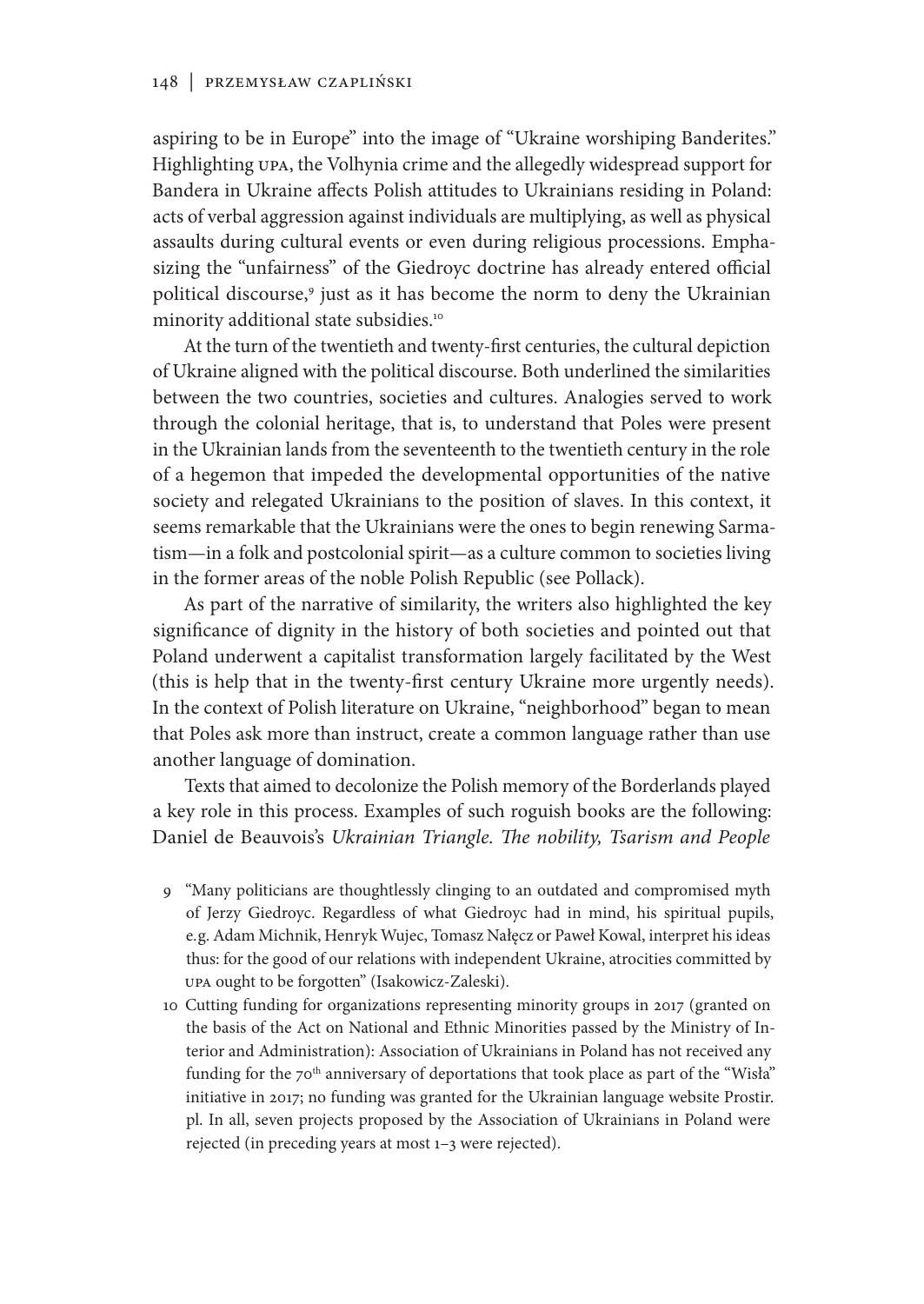*in Volhynia, Podolia and Kiev Region 1793*–*1914* (2005), Józef Obrębski's *Polesie* (published in 2007, containing analyzes from the 1930s), Jan Sowa's *The King's Phantom Body* (2010). All three authors analyzed the centuries-old colonial conditions created by Poles in the Boderlands. Ziemowit Szczerek's *Mordor Will Come and Eat Us* (2013) provided journalistic evidence for the current relevance of this postcolonial attitude. The author presented the Borderland language "in action," or Polish cultural awareness—full of stereotypes, prejudices and a sense of superiority in relation to Ukraine, acting like a machine that brings colonial relations to tourism. Polish tourists bring with them this border discourse to Ukraine: it manifests itself in words, behaviors, selected routes, visited sites, and even in the patterns of affected behavior towards monuments and ruins. The re-Polonized and reactivated borderland discourse is strengthened by the Polish tourist industry: travel agencies, guidebooks and albums produce ample evidence of the superiority of Polish culture over Ukrainian barbarism. The world presented in the reportage is not Ukraine, but contemporary Polish soft-colonialism, which no longer has the power to conquer foreign lands, but can, to a limited degree, stop history. Polish tourists looking for traces of Polishness in Ukraine are paying residents to maintain signs of their former colonial dependence.

Other books have also crossed this decolonization threshold: Małgorzata Szejnert's reportage, *Raising Mountains: True Life Stories from Polesie* (*Usypać góry. Historie z Polesia*) (2015) and Olga Tokarczuk's novel, *The Books of Jakob* (*Księgi Jakubowe*) (2015). They share a common feature of presenting the Borderlands in different languages and from different perspectives: from the point of view of a Pole and a Ukrainian (Belarusian, Lithuanian, Jew…), from the point of view of a nobleman and a peasant, owner and owned, the free and the enslaved. Therefore, these writers have learned to read the Borderlands in much the same way as a sociologist would; in order to understand the ethnic and economic relations in those lands, one must, first of all, learn to listen to someone else's stories.

The political discourse of the second decade of the twenty-first century radically departs from this concept. In opposition to the narrative of similarity and critical decolonization that have developed in literature, the language of politics primarily relies on the rhetoric of hierarchical difference. This rhetoric is connected not only to the celebrations of tragic events in Volhynia, which are used as the strongest argument against Giedroyc's doctrine<sup>11</sup> and the bloodiest

11 In 2013 activists of Poland's fringe right-wing movement "reconstructed" the Volhynia massacre in Radymno. Seven wooden houses were burned down in front of 5,000 spectators, and recordings of this "happening" were circulated on the Internet. Com-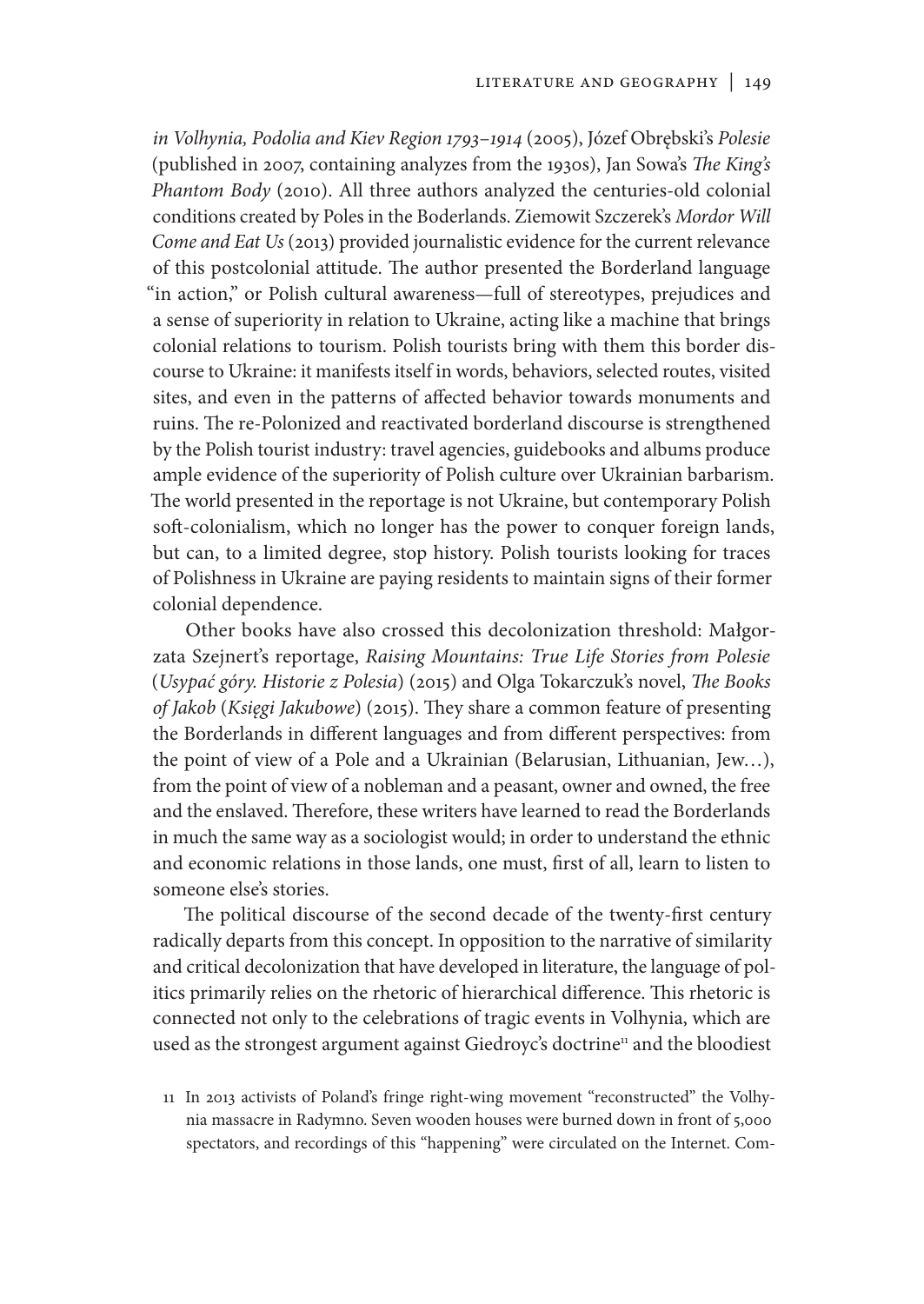evidence of the victims' moral superiority, but also to public declarations to the effect that Poland represents civilization and Ukraine is backward, that all permanence and value (churches, manor houses) were created by Poles, and Ukrainians have only themselves to blame for everything that is associated with clutter, backwardness and destruction, and finally, that Poland belongs to Europe and Ukraine still only aspires to it.

Thus, Giedroyc's concept is fulfilled in today's Polish foreign policy in its clumsiest variant: the government is separating Poland from Russia not so much by strengthening its eastern neighbors, but by provoking symbolic wars with them. This is done not in the name of a long-term program of international relations, but because of the inability to overcome its own complexes. That is why, although it is difficult to define the goal of Polish Eastern policy, it is not difficult to point to Sienkiewicz as its source.

#### **2. The South: Central Europe, or Isolation**

The second, southern direction gained prominence in the 1980s, when, thanks to Milan Kundera's famous essay "The Kidnapped West, or the tragedy of Central Europe" (Kundera), Polish culture began to rebuild its place in Central Europe. This text, which was quickly translated into many languages and was met with many enthusiastic comments and polemics, was intended as a challenge to Cold War geopolitics. The writer stated that Poland, Czechoslovakia<sup>12</sup> and Hungary became hostages of the Yalta peace treaty, as Western Europe gave Soviet Russia three of our countries in exchange for its own security. The best evidence that the Center did not agree with this decision were the uprisings that erupted in the following decades against totalitarian power—in 1956 (Hungary, Poland), in 1968 (Czechoslovakia, Poland), in 1970, 1976 and 1980 (Poland).

This rebellious attitude stemmed from the fact that Central Europe the wealth of nations, cultures, faiths and languages—was not familiar (in the view of Kundera) with violent resolutions of conflicts; this area existed according to the following rule: "maximum diversity on a minimum of space" (Kundera 18). "How could we not be terrified of Russia which was building

menting the necessity of staging such "reconstructions," one participant stated proudly that it is "connected not only to preserving memory," but to rejecting "the outdated and discredited Giedroyc myth" (qtd. in Portnov).

12 Kundera consistently uses the name "Czechoslovakia" in the text, though he is referring to the Czech Republic (since he is referring to exclusively Czech and to cities, which are also exclusively Czech).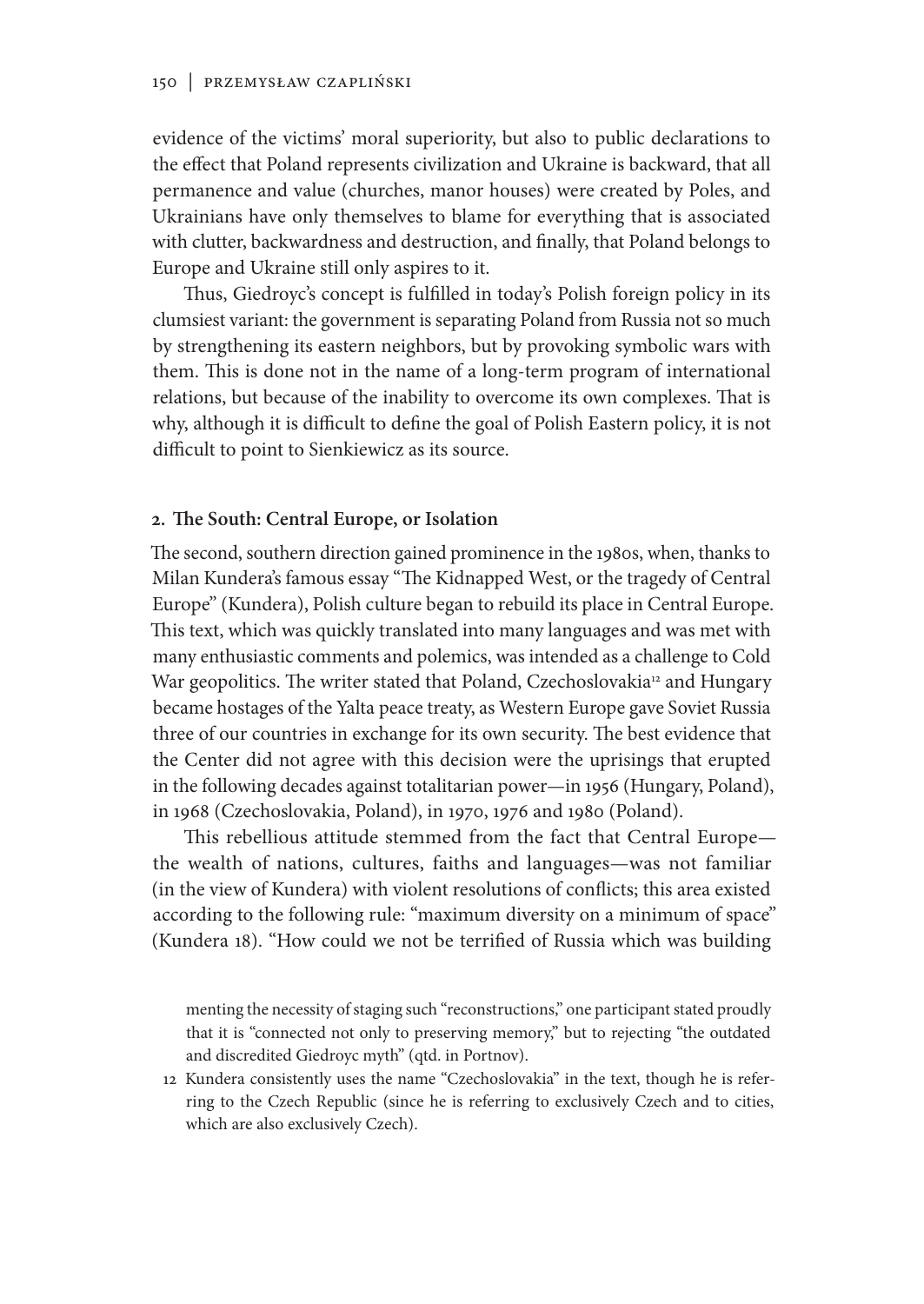its might on the opposite logic: minimum diversity on a maximum of space?" (Kundera 18). By building this opposition and basing it on the idealized image of Central Europe and the terrifying image of Russia, the writer accomplished an extraordinary feat: he distinguished Central Europe from all the countries of the Soviet bloc, making it an internally coherent creation, with its own traditions; he introduced into the pan-European debate the image of a specific area in which culture retains its authenticity; he proposed a cultural (not political!) narrative that became the basis for the supranational language of resistance to the Soviet Union. He also justified the restitutionary attitude towards the West. In this approach, Soviet Russia was recast as a colonizer of culturally alien spaces, while Western Europe was seen as a traitor who, in exchange for security and prosperity, abandoned her younger sister.13 Despite these simplifications (or maybe thanks to them?), Kundera transformed geopolitics into geopoetics. Throughout the post-war period, the map of Europe was held hostage by ideology. Alliances were based on the recognition of the integrity of borders, and thus the integrity of the narrative. The essay on Central Europe triggered the imagination and the map came to be seen as a derivative of the story, not of political systems.

The history of the first and second decades after 1989 saw the prognostications in Kundera's essay come to fruition: The Visegrad Group, i.e. the alliance formed in 1991 between Poland, Hungary and Czechoslovakia (since 1993, with the Czech Republic and Slovakia) was an attempt to establish new relations between states on the common tradition described by Kundera. CEFTA (Central European Free Trade Agreement), created by the same countries in 1992, was meant to deepen the bond between these countries. This was, incidentally, the first international alliance which used the term "Central Europe" as a fullfledged political category. These agreements were meant to confirm the cultural unity of Central Europe and, at the same time, to help accelerate admission into the United Europe. That is why it is perhaps no exaggeration to claim that Kundera's essay can be considered a key text for the first transformation of the map; the thinking that the Czech writer popularized allowed Central European politicians to transform geopolitics into geopoetics, i.e. they transformed the map in accordance with the narrative.

The membership application submitted in 1994 began the process of institutional integration of Central Europe into United Europe, which was completed

<sup>13</sup> This term, which appears in Kundera's essay, refers to Jerzy Kłoczowski's monogram *Młodsza Europa. Europa Środkowo-Wschodnia w kręgu cywilizacji chrześcijańskiej średniowiecza*.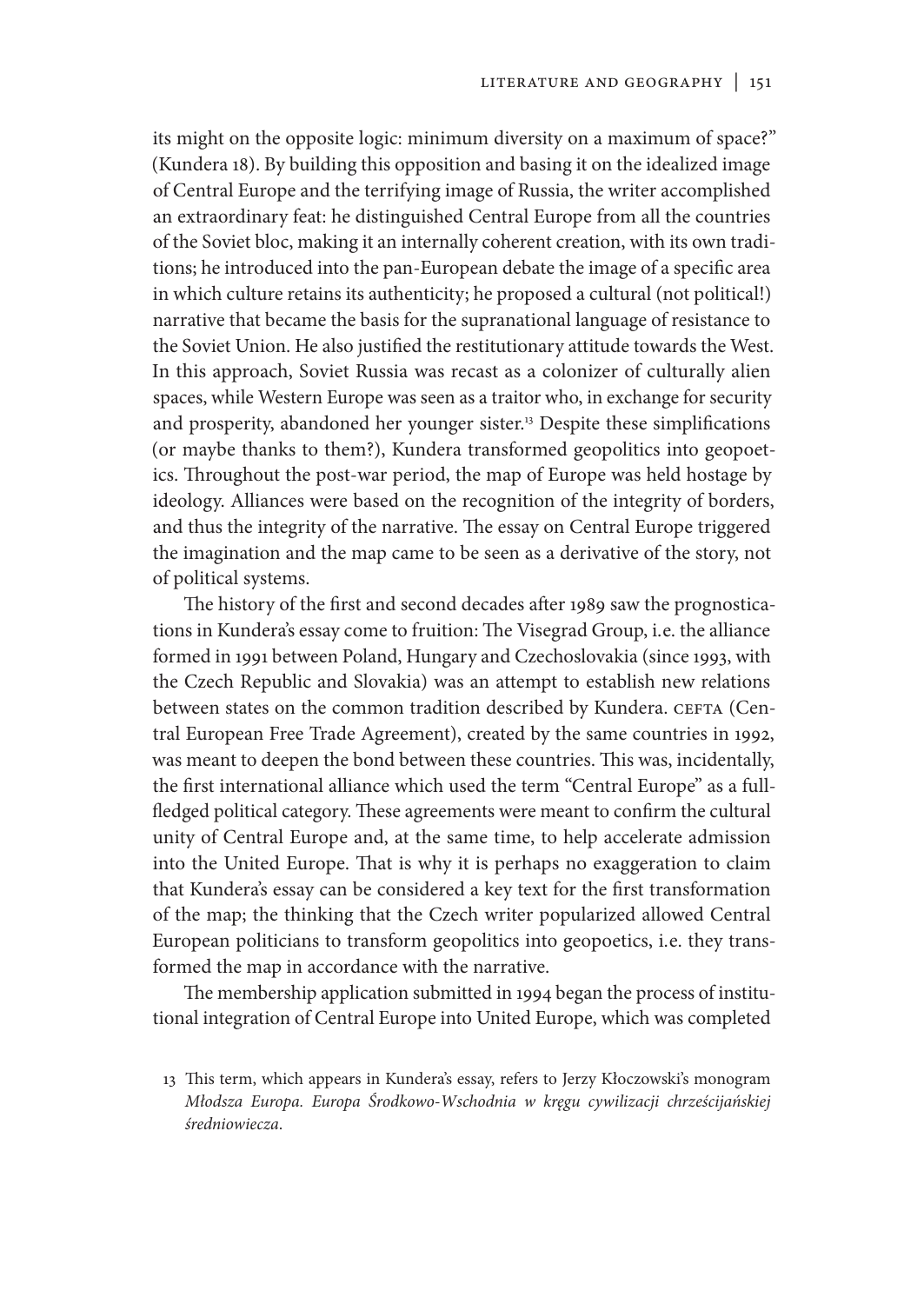with the signing of the accession treaty in 2003. Integration and, therefore, disappearance. The accession of Poland, the Czech Republic, Slovakia and Hungary to Europe took place at the cost of the Center being dispersed into separate, though united in a different whole, countries that weaken cooperation and mutual alliances in favor of cooperating with the Union. Failure to cultivate the narratives of the Center is what proved fatal. Polish politics still seems to be trapped in the logic of Kundera's essay, while reality has sided with Andrzej Stasiuk.

In the memorable essay "Dziennik okrętowy," included in the volume *Moja Europa* (My Europe) (2000) and written together with Yurii Andrukhovych (Jurij Andruchowycz), Andrzej Stasiuk extended the map of Central Europe to include eastern and southern regions, thus annexing the areas of Ukraine, Romania, former Yugoslavia and Albania. This allowed Stasiuk to display the kind of cultural strangeness that is incomprehensible to the West, civilizational backwardness, poverty and a peculiar passive activity that can transform life into intense expectation. According to the writer, the countries of the Center perceive unification with the West, which is based on the transfer of money and new technologies in exchange for getting rid of cultural identity, as yet another form of colonization. Against this, Stasiuk orientalized the Center, presenting passivity as a strategy of waiting for the next stage of history in an attempt to preserve one's own culture.

In subsequent books, *Zima* (*Winter*) (2001), *Jadąc do Babadag* (*Driving to Babadag*) (2004), *Fado* (2006), *Dojczland* (2007) and *Dziennik pisany później* (*A Diary Written Later*) (2010), Stasiuk consistently upheld this depiction, turning himself into a kind of anti-Kundera of the unification discourse. Whereas Kundera attributed Western features to Central Europe, Stasiuk gave these areas an oriental character. For Kundera, Central Europe was an area betrayed by the West, whereas for Stasiuk it was an area betrayed by the elegant concept of Central Europe smoothly and seamlessly joining the West at the price of forgetting the Balkans, Romania and Albania. For Kundera it was a reservoir of beautiful monuments, whereas for Stasiuk it is a rusty warehouse of socialist industry and a kiosk with counterfeit Western goods. For György Konrád, Czesław Miłosz or Danilo Kiš, it was primarily a bourgeois area, for Stasiuk, just like for his great predecessors Josef Kroutvor or Joseph Roth, it is plebeian territory. Supporters of integration regarded Central Europe as an intermediate stage, while Stasiuk treats it as an impassable stage. According to Stasiuk, Central Europe (extended to the Balkans) is a distorted mirror of the West: the people of the Center will never reach the civilizational level of the West, and the only gift that the West can offer as part of the exchange is a parody of modernity. Central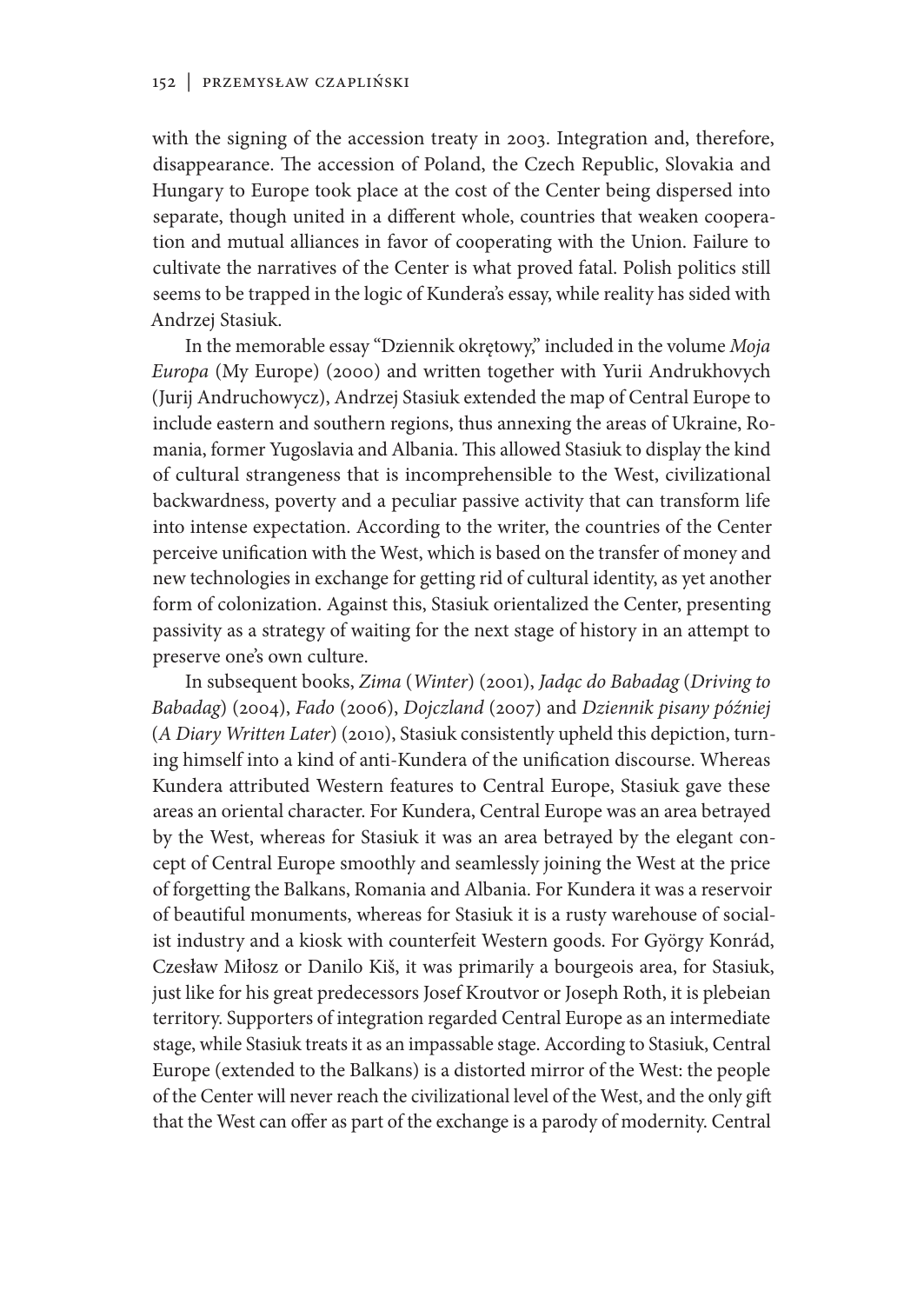Europe mocks the West, because it unintentionally exposes the fact that these unification myths make it possible for the West to renew its civilization mission and that this mission is a technically advanced version of the petty bourgeoisie.

We do not have to believe Stasiuk and we do not have to regard his texts as a reflection of the truth. It is important, however, that they made it possible to understand how dangerous it was to recognize the narrative of unification as the end of history. The side effects included eagerly forgetting the South, that is, in effect there was no significant difference between Poland, Hungary and Czechoslovakia, on the one hand, and Romania or Albania, on the other. Selected post-communist states were admitted to the Union not because of their past achievements, but in the name of solidarity and in order to achieve the goal of unification. However, successive Polish governments took admission to Europe for granted, which prevented them from thinking about solidarity towards other participants in history. As long as no events disturbed the new order, a sense of Poland's permanent presence in Europe was conducive to this forgetfulness. The rapid influx of war refugees to Europe in 2015 became a critical test of the historiosophical and solidarity narrative represented by the Central European nations. It then became clear that the tradition of tolerance, attachment to European culture and a sense of solidarity are merely illusory values. As a result, the first wave of migrants washed Central Europe off the map and undermined Poland's presence in a united Europe.

In 2015, three nations regarded by Kundera as exclusive representatives of Central Europe agreed that they would not accept refugees. However, there was no unity in this concerted reaction: the Czech Republic, Hungary and Poland were not refusing to accept migrants in the name of solidarity with each other (which would be a perverted version of solidarity), but because they had entered Europe as victims and wanted to remain victims deserving of constant assistance. Closing its borders to immigrants meant that Central Europe was made up of separate states interested in a selfish isolational policy. And because egoists, even when alike, remain apart, so Central Europe crumbled before our eyes. Polish foreign policy focused on an alliance with Hungary or the Czech Republic or Romania in an effort to recreate Central Europe is a result of treating the specter of Kundera's essay as reality. Only a specter remains after Central Europe. Ziemowit Szczerek traverses this land in his novel *Międzymorze* (2017), which reveals a simple mechanism that breaks down every alliance of Central European nations; these societies feel different from Western ones; hence, their predilection for Art Nouveau; at the same time, this feeling of separateness in relation to other Central European nations is understood more as uniqueness and thus contributes to further isolation.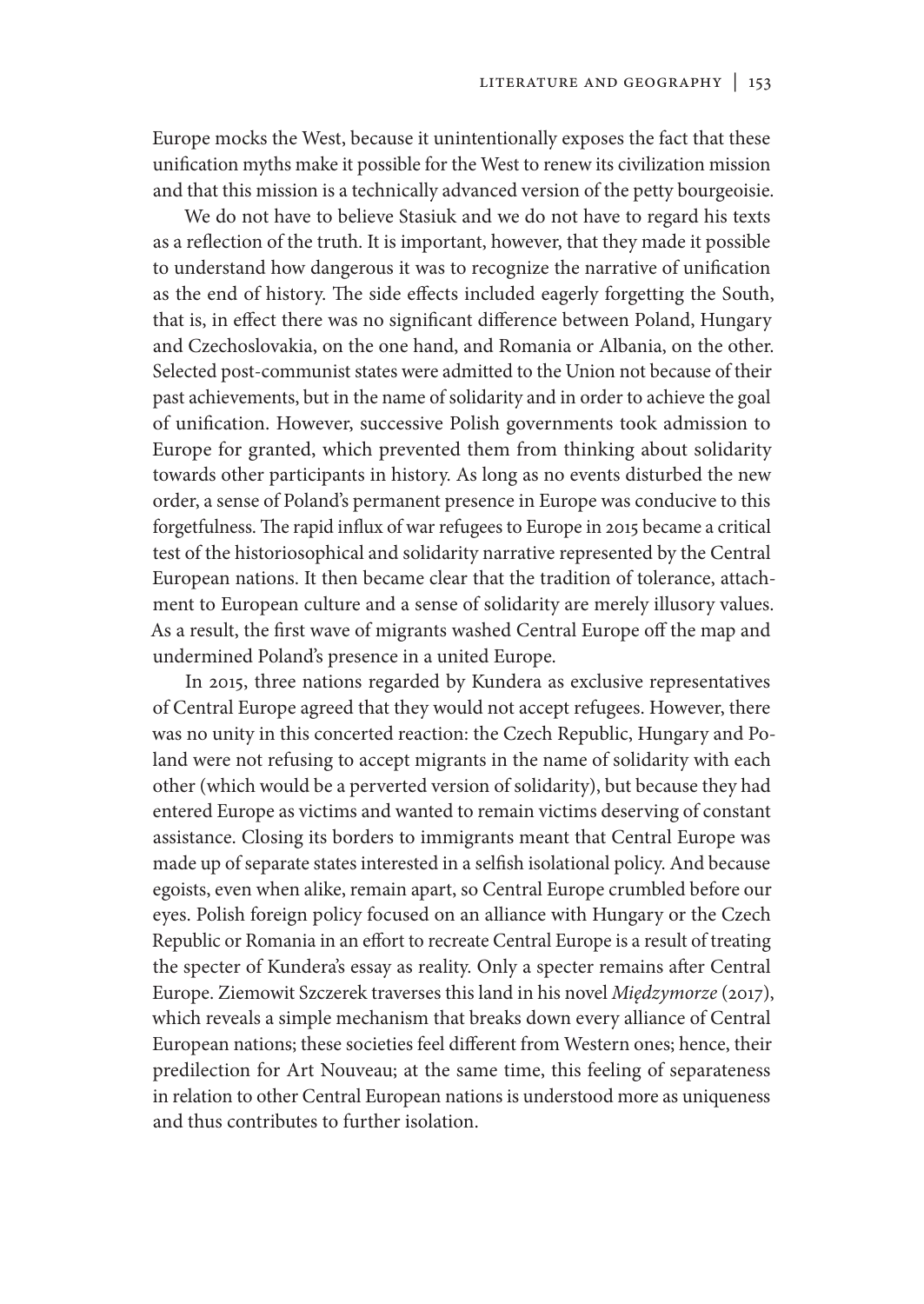#### **3. The West: Germany, or Europe**

In a travel essay entitled *Dojczland* (2007), Andrzej Stasiuk stated that Germany and Russia have been determining the fate of Central and Eastern Europe for centuries. They are like two arms of a vice, which grabbed the middle regions and, on account of their location, delivered a geopolitical innocent verdict. For two centuries, Poland either ceased to exist due to the actions of both neighbors or had to adapt its development to them; then, after World War II, it was afraid of the East, and looked to the West with toxic adoration. Germany as an object of desire has always been too far away, Russia as a source of fear too close, so the Polish strategy of survival was based on a civilizational shift towards the West and a cultural shift away from the East.

To move towards Germany meant to imitate. In *Dojczland*, Stasiuk argued that Poles—producers of underdeveloped and impermanent forms—imitate Germans not because they fell in love with perfection, but because their Eastern neighbor threatens Poland with formlessness. The opposition (between Eastern formlessness and German perfection) can be used to formulate another hypothesis: running away from Russia and imitating Germany is combined in the search for one's own form. This form should allow one to achieve (or at least to understand) conditions of equality in shaping one's location on the East-West axis. However, this requires relinquishing claims to superiority and overcoming complexes. In other words, it is necessary to find replacements for the kind of ideas formulated by Stasiuk.

A full discussion of this search for replacements in relation to literature would require the inclusion of several hundred texts. The scope of this essay requires radical shortcuts. Therefore, let us establish the beginning of the accelerated exchange of imagination roughly in the mid-1980s. Andrzej Szczypiorski's novel *The Beginning* (1986) was met with instant acclaim; it was extensively reviewed and after 1989 found its way onto the high school reading list. This novel provoked a shift in affect in that negative emotions were now focused on Russia, leaving Germany as a potential civilizational ally. Stefan Chwin's novel *Hanemann* (1995), published almost a decade later, drew on the heritage of melancholy<sup>14</sup> and pointed to its weakness in redefining the opportunity for Polish-German relations. The spatial protagonist of the novel, i.e. the city

14 Chwin rekindled the interest in melancholy. See Bałus's *Mundus melancholicus. Melancholiczny świat w zwierciadle sztuki* (*Mundus Melancholicus: The Melancholy World in the Mirror of Art*); Bieńczyk's *Melancholia. O tych, co nigdy nie odnajdą straty* (*Melancholy: Those Who Never Recover Loss*); Kuczyńska's *Piękny stan melancholii. Filozofia niedosytu i sztuka* (*The Beautiful State of Melancholy: The Philosophy of Insatiability and Art*),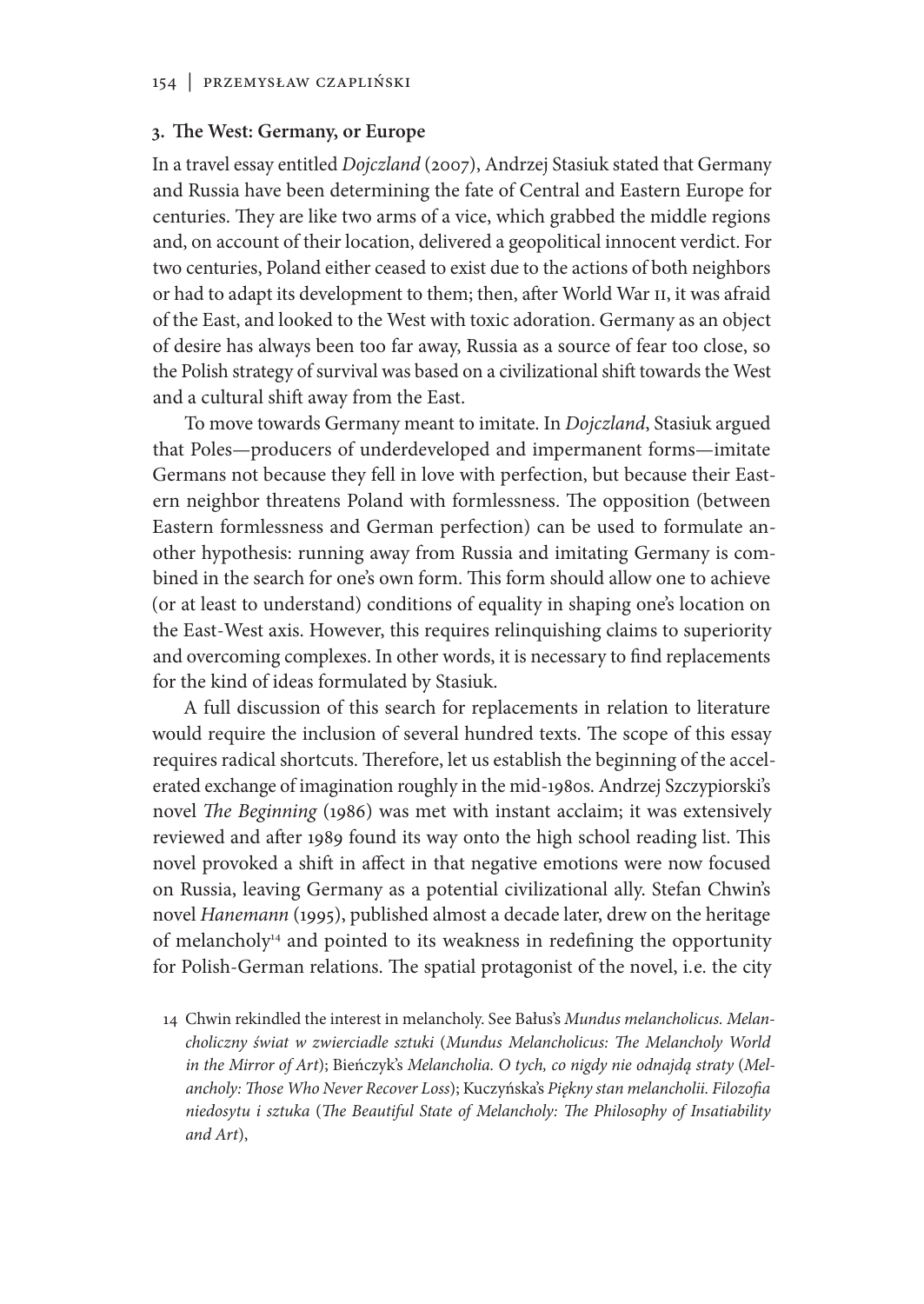of Gdańsk, was described by the writer as a model example of a "small homeland", which (like all such spaces throughout Central Europe) experienced ethnic cleansing after 1945. However, Chwin did not write a historical novel; he presented his story to readers who were immersed in the 90s, i.e. in a period of re-establishing small homelands and redefining identity. It was to these readers that the author addressed the only possible foundational message: the need to stand on the side of people deprived of their homeland. Acceptance of the Other requires the melancholic abandonment of strength and the recognition that weakness is a necessary basis for co-existence. Polish-German relations, and in a broader sense Europe, cannot exist without melancholy. If Szczypiorski denazified Germans, Chwin demilitarized them; *The Beginning* introduced the figure of the good German to social emotions, whereas *Hanemann* introduced the figure of the fascinating German; the first hero became the object of sympathy, the second the object of longing.

Along with *Hanemann* came a pronounced shift of emphasis in the representation of the war and post-war years: an increasingly important role was attributed to the civilian population and its fate, as well as its forced displacements. From this perspective, Polish literature from the turn of the twenty-first centuries has carried out a double exchange: first of its horrors, then of its homelands. The first exchange consisted of a gradually completing a more comprehensive image of war and occupation: the dominant image represented the horrific suffering of Poles persecuted by the Germans.

The subsequent texts made it clear that German civilians suffered a great deal in the aftermath of the war. Edmund Nowak was perhaps the first to describe this suffering in his study *Cień Łambinowic* (*Shadow of Łambinowice*) (Nowak 1991). It dealt the labor camp in Łambinowice,15 which existed 1945–1946 and which held around six to eight thousand people: they were German soldiers and civilians, Silesians, Opole Germans, as well as people who were deemed disagreeable by the new authorities or were accidentally arrested. The proportion of victims who died of hunger, illness, torture, and rape is estimated between 1/3 and 4/5. The first commandant of the camp, Czesław Gęborski, and his deputy, Ignacy Szypuła, were brought to justice in 1958 and later acquitted. An outstanding Polish prose writer, Janusz Rudnicki, got a hold of the court files and created a fictitious confession of the deputy commandant (Rudnicki). The sadist says dispassionately:

<sup>15</sup> The first description of Łambinowice in German literature can be found in a book written by a camp doctor, Heinz Esser in *Die Hölle von Lamsdorf* (*The Hell of Lamsdorff*).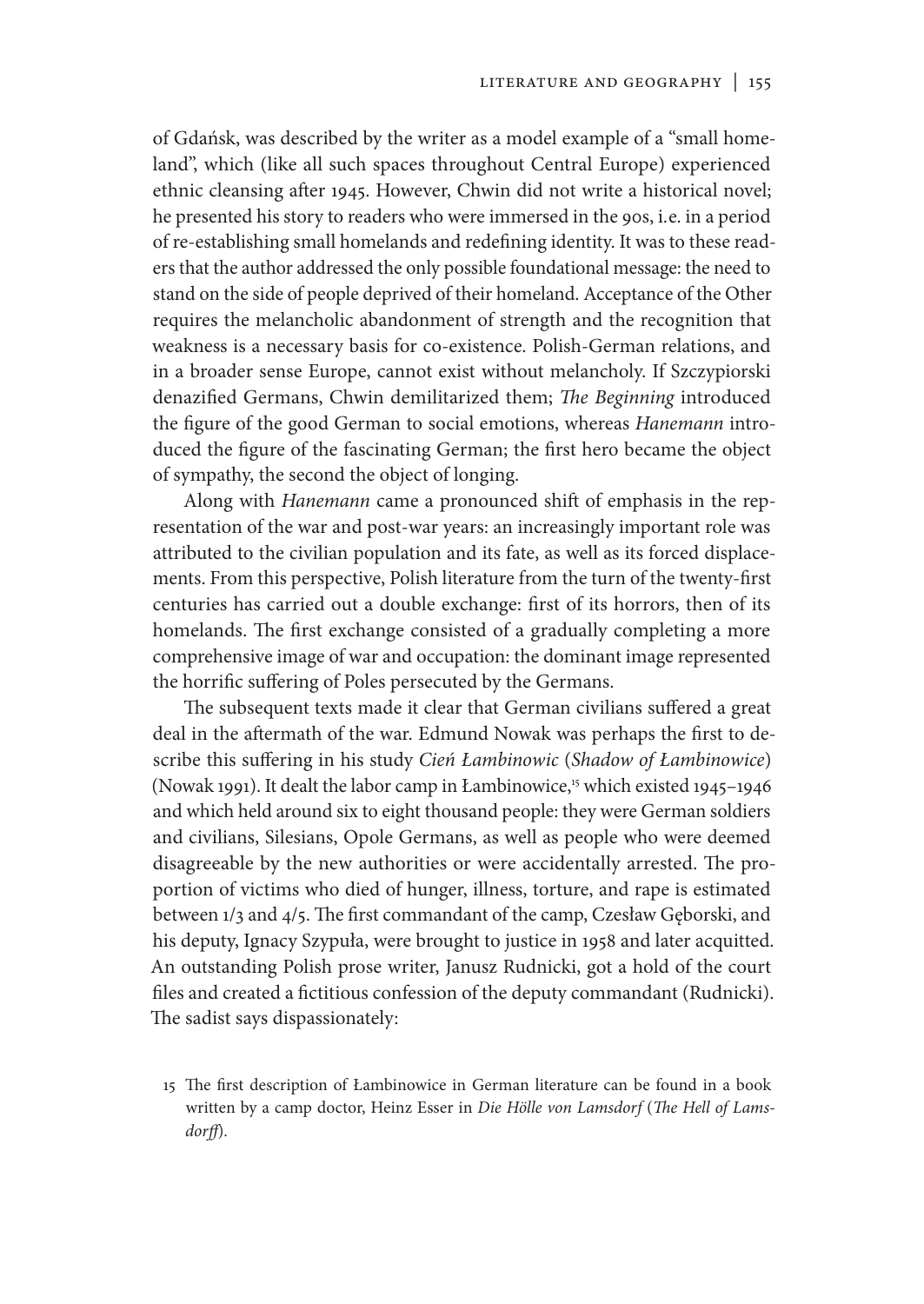We shot people in the trees as if they were monkeys, we shot people in the restrooms as if they were flies.… We beat and killed.… One shoemaker from Bielce, 58, jumped on my back until he died. His buddy from the same village, 65, had a brain, so I smashed his skull with the butt.… We shot a woman in the ninth month of pregnancy, and then shot her little daughter as she laid flowers on her grave.… We buried those who only fainted. They woke up as the sand fell on them. Darla was possessed, the gravediggers buried them at an accelerated pace. If someone asks me today if I can hear these screams, I can't hear them. I do not regret my sins. (Rudnicki 290–291)

Rudnicki presented a sincere confession of a murderer who feels no guilt. The author, testing the boundaries of communication, created a symmetrical portrait to that of the figure of the Nazi (at one of the hearings, the commander admitted that in the camp he used the regulations of the Nazi camps, because, as a former prisoner of one, he did not know other regulations). Thanks to the ghostly symmetry, the story introduced a mutual hindrance to Polish-German relations: Poles can no longer claim that they were only innocent victims, and the Germans must recognize that they created a pattern of persecution that was faithfully reproduced by the victims.

At the end of the second decade of the twenty-first century, Marek Łuszczyna wrote a follow-up report on *Mała zbrodnia* (*Little Crime*) about Polish post-war concentration camps (Łuszczyna). Based on the collected materials, the author compacted the map:

> Between 1945 and 1950, 206 forced labor camps and concentration camps operated in Poland, in which Germans, Ukrainians, Lemkos and Poles were detained. Intact Nazi infrastructure abandoned by the retreating German crews was used to create them…. Bunks in places where the greatest crime in the history of humanity took place, already a few weeks or even a few days (as in the case of Auschwitz II-Birkenau) after their liberation were filled with new prisoners—enemies of the people's power. (9)

Had the Polish authorities taken over the Nazi concentration camp infrastructure, Poland would have become an area of nationalist retaliation reproducing Nazi methods. The shocking reportage by Łuszczyna argues that this was prevented by the resettlement of Germans outside Poland.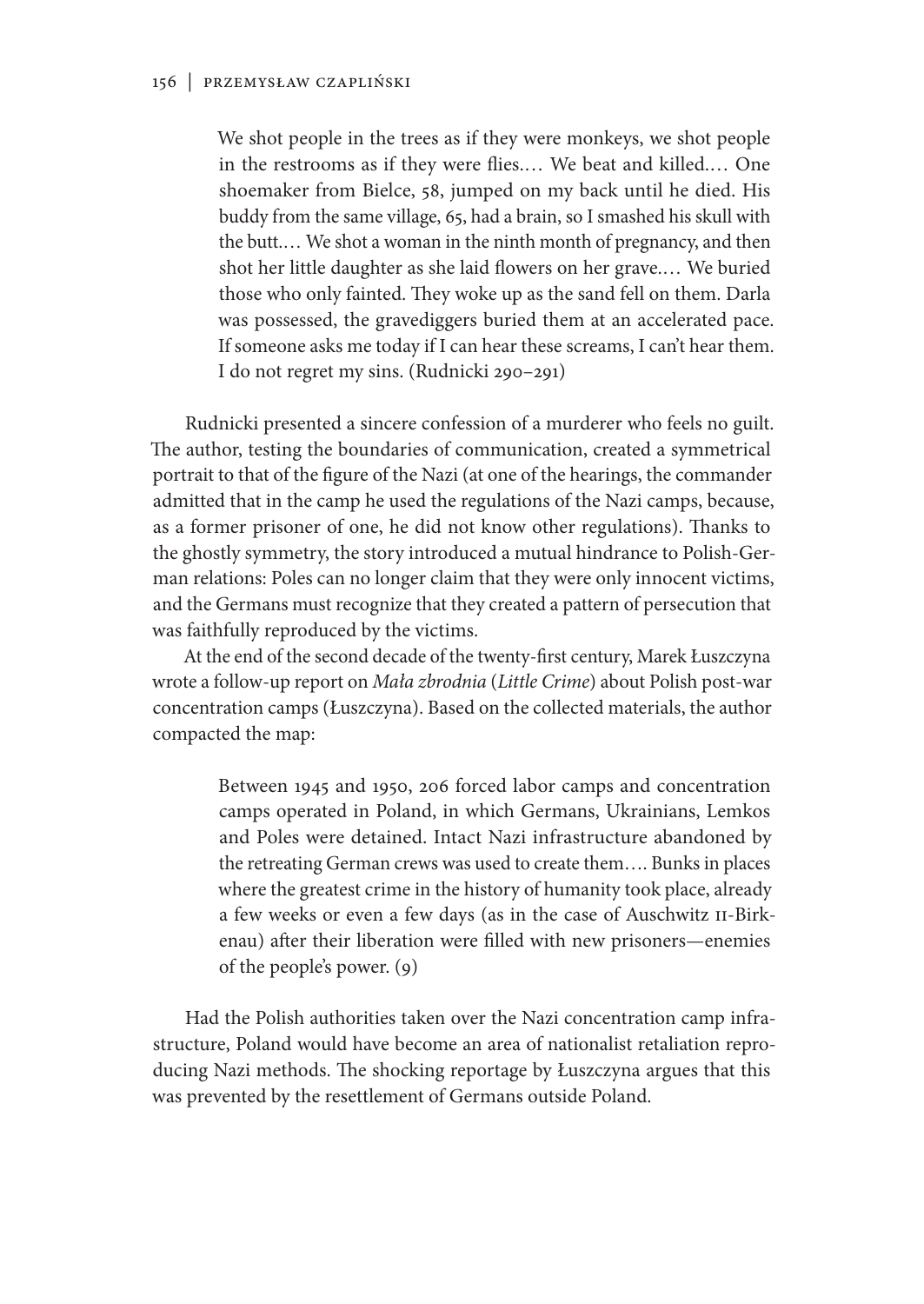In this way we come to another exchange—displaced persons. In the *Hanemann*, the parents of the main narrator, Mr. and Mrs. C., came to Gdańsk just after several hundred thousand Germans fled the city. They were also displaced persons: she escaped from burning Warsaw and he from Vilnius, which was occupied by the Russians. This makes us aware that in the years 1945–1948 a parallel exodus continued: the displacement of Poles from the Borderlands took place at the same time as the displacement of Germans from former East Prussia and Silesia.<sup>16</sup> In 2006, Jan Klata (born 1973), one of the most important theater directors of the twenty-first century, staged the play *Transfer*; he invited Polish and German displaced persons to the performance, who alternately went on stage and talked about their lives during the war and during the resettlement. It was a synchronic history unprecedented for Polish and German cultures, equalizing the experience of civilians of both nationalities: Germans displaced from Silesia and Poles expelled from the East (see Ciesiołkiewicz).

As a result of this process, the main post-war subject, i.e. the nation that is recapturing its lands, gave way to migrants. However, the issue of migrants brought with it problems: acquiring a (new) homeland in this case was associated with the loss of the (former) one; continuity was replaced by a fractured history that constantly has to start anew, and the soldier's agency and independence gave way to an almost disgraceful passivity and susceptibility to objectification (civilians are a deindividualized collective body to be loaded into cattle cars, deported, raped, forced to work, killed). What is more, thanks to the migrants, the definition of the homeland changed: it was no longer a culturally inhabited area, inherited from ancestors or (in the heroic version) reclaimed from enemies. The homeland understood as heritage became something that could be taken away from everyone and anyone. The new definition, which gave hope for a future life, required an understanding that a homeland is a space that nobody recognizes as exclusive property and which can be lent to strangers when they arrive.

16 "Out of around 12 million Germans who fled or were expelled from Eastern Europe after the war, the majority were from Czechoslovakia (3.5 million) and from Poland (7.8 million). The large part of the second group lived in the areas that were taken from the defeated Germans and given to Poland by the Allies"; "By the end of 1944, 6 million Germans fled from the Red Army; it is then when the majority of the 600,000 casualties were killed. Many of them found themselves trapped between the two opposing armies; some were intentionally massacred by Soviet soldiers or died in Soviet camps. The Czechs and the Poles also committed murders. A part of the responsibility for the deaths of these people lies at the feet of Hitler, as the Germans did not organize the evacuation in time" (Snyder).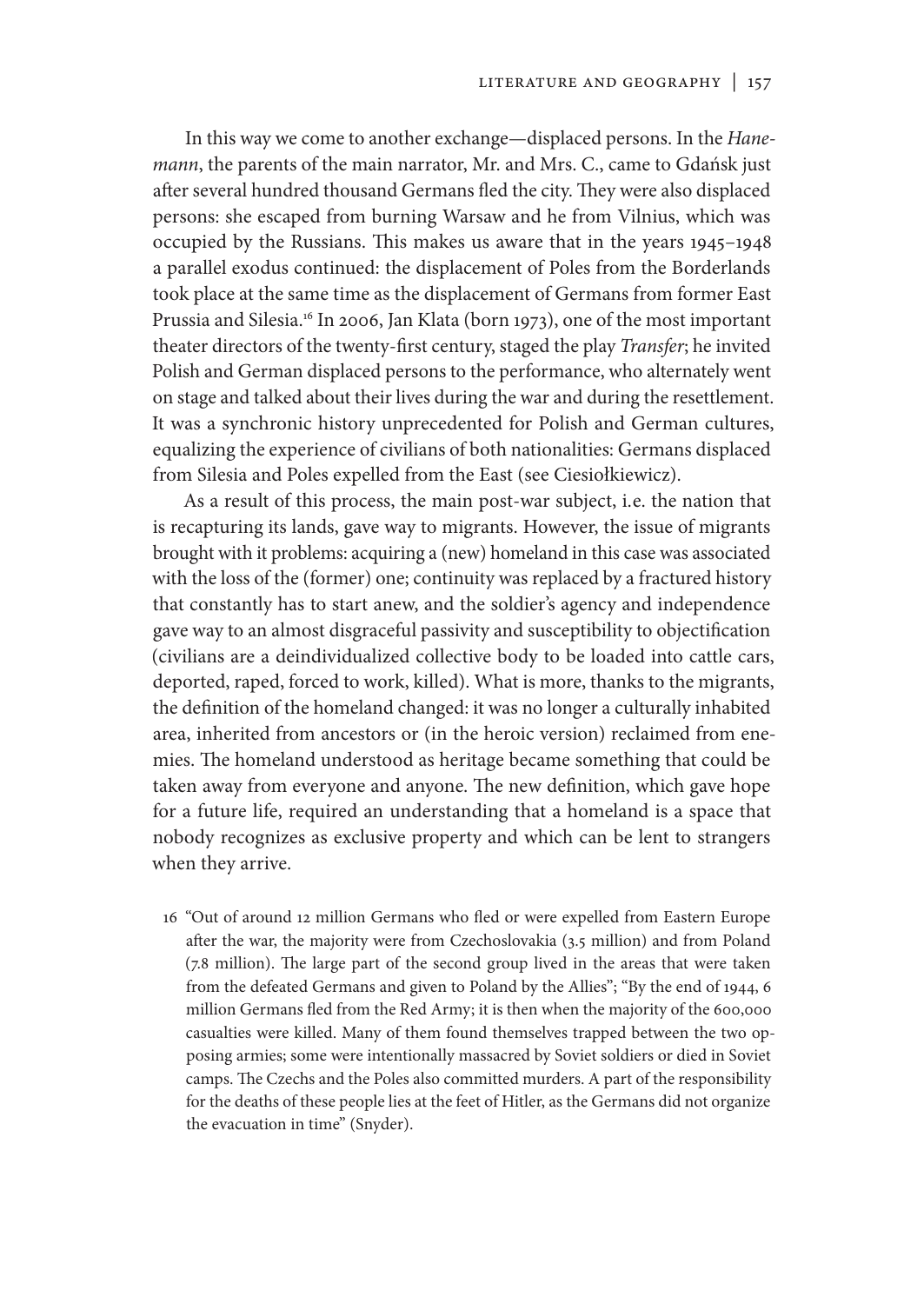These exchanges, related to realizing the symmetry of the tragedies experienced by the civilian population, the mass resettlement and the new homeland, resulted in another modification. It concerned ethnic identity after the borders were abolished.<sup>17</sup>

Jarosław Marek Rymkiewicz regarded the fear implicit in the issue as serious. In his autobiographical, digressive, historiosophical essay *Kinderszenen*, the writer returned to the times of the occupation and the Warsaw Uprising (which coincided with his childhood); considerations entwined around a distinct thesis: "The Warsaw Uprising was the greatest event in Polish history. In our entire history there was (and probably never will be) a greater event" (Rymkiewicz 140). The greatness of the Uprising resulted not only from the fact that it was incited (despite a huge disparity in strength), but also from the scale of the victims. To describe it, the author recalled, with remarkable vividness, the German crimes of that time. And he polemically referred to the formal address Polish bishops gave in 1965 to German bishops, containing the epochal sentence: "we forgive and ask for forgiveness."<sup>18</sup> Rymkiewicz writes:

> It seems that we have forgiven the Germans too quickly and too easily. There are things in history that you never forgive—never, because there is no reason to forgive. The church and prime ministers of subsequent Polish governments should not forget about this—to forgive, one must have authorization; not from God, because God has nothing to do with it, but from Poles, and no one has ever given anyone such permission. (Rymkiewicz 156)

- 17 A discussion of changes in Polish identity should include literature written by Polish writers living in Germany. However, the large scale of this output would require a separate monograph. I will limit myself to the following list: Dariusz Muszer's *Wolność pachnie wanilią* (Freedom Smells Like Vanilla) (German edition 1999, Polish 2008), Krzysztof Niewrzęda's *Poszukiwanie całości* (In Search of Wholeness) (1999), Jurek Zielonek's *Tadzio* (2000), Brygida Helbig's *Anioły i świnie. W Berlinie!* (2005), Wojciech Stamm's *Czarna Matka* (Black Mother) (2008) and Krzysztof Maria Załuski's *Wypędzeni do raju* (Expelled to Heaven) (2010). This list should also include Janusz Rudnicki's work, *Można żyć* (It's a Living) 1993; *Cholerny świat* (Damned World) 1996; *Tam i z powrotem po tęczy* (There and Back on the Rainbow) 1997; *Męka kartoflana* (Potato Pangs) 2000; *Mój Wehrmacht* (My Wehrmacht) 2004; *Śmierć czeskiego psa*  (Death of the Czech Dog), 2009.
- 18 For the historical significance of the bishops' letter see: Pflüger, Lipscher, Holzer, Madajczyk, Kalicki.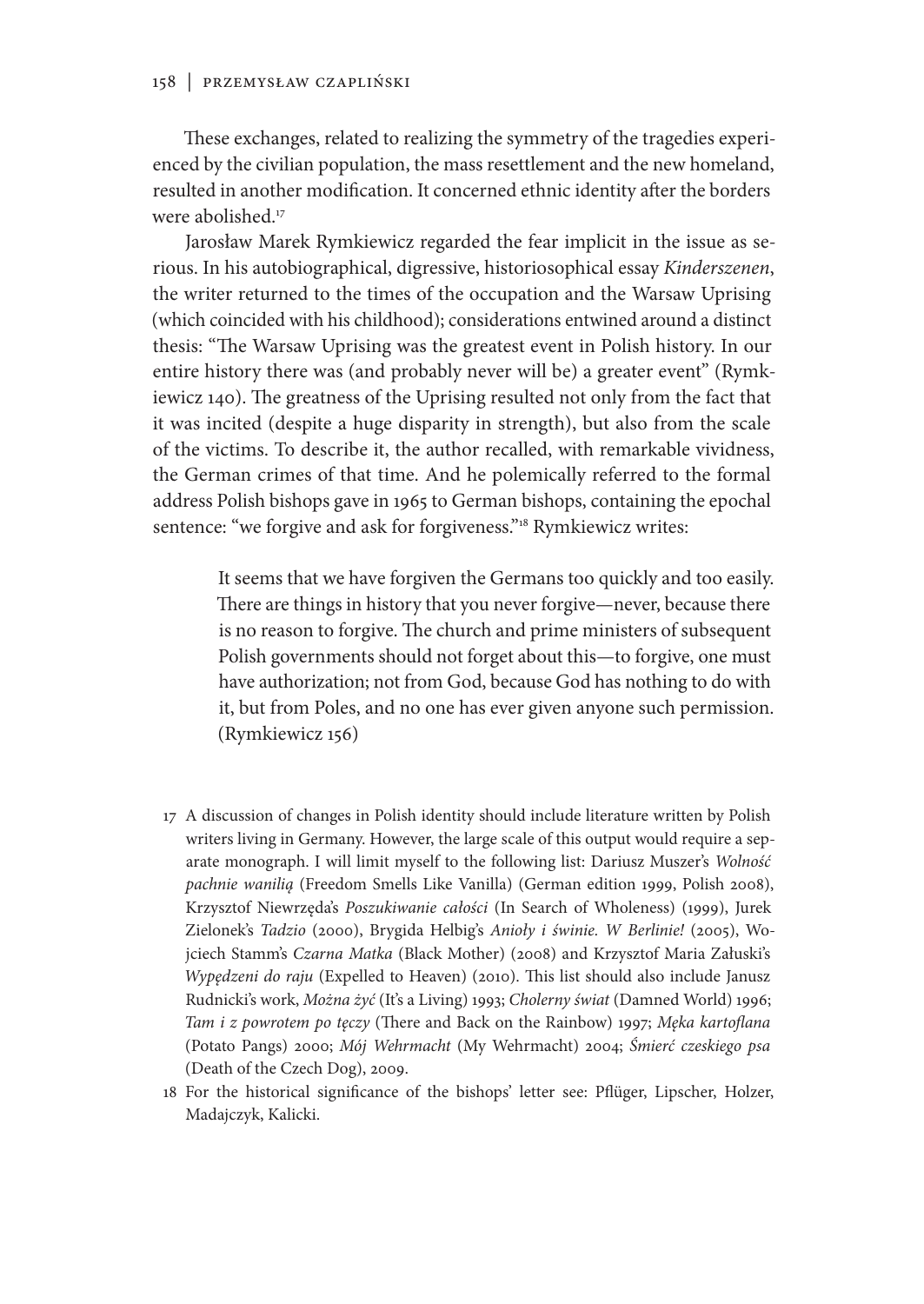Rymkiewicz opposes his bishops because his position is based on faith in the national absolute (that is why "God has nothing to do with it"). However, the nation exists not because it suffered casualties during the war, but because it did not forgive (the bishops forgave without asking others for their opinion). If the nation had forgiven, the only (separating) link between Poles and Germany, i.e. war, would have disappeared. After forgiveness, the author argues, Germany owes nothing to the Polish people; however, this moral debt that Poles are owed is what funds the existence of a collective subject. Therefore, if the collective subject refuses to forgive, stops the process of getting rid of identity and accepting developmental patterns of others, it regains control over its own historicity and strengthens the Polish "we." Because in Rymkiewicz's view Polish identity is based on nothing else but remembering the threat of complete annihilation, Poles can shape their history only on the basis of a refusal to forgive.

Another "we" was described by Włodzimierz Nowak in his collection of reportages entitled *Obwód głowy* (2007), one of the most important books for understanding the process of revising the Polish-German map. One of the reportages presents the present cities of Gubin and Guben located on both sides of the Nysa border. After 2004, Poles and Germans began to talk about one city. At the beginning, joint trade and transport appeared, then came the first bilingual school, shared sports competitions, shared holidays and games, a bridge going to the midriver island from Poland and Germany. Each solution had its side effects: car theft, sex tourism, drug trafficking; during a handball match, girls from both teams threw insults at each other (Polish pigs, Nazis). But the good results prevailed and they pointed to new possibilities: for example, a shared sewage treatment plant.

The process of the two cities merging will never be completed, and new problems will constantly force us to redefine "us."19 However, it will already be a postnational "us," thinking in terms of *polis*. The mentioned purification plant has symbolic significance in this process. Rymkiewicz wanted Polish and German blood to remain unchangeable in the economy of salvation; And Guben-Gubin is "the only place in the world where German and Polish sh … intermingle" (Nowak 2007: 54). Blood is a sacrifice of the body—pure and heroic; shit is body secretion—dirty and inevitable. The example of the Polish-German

19 The mayor of Gubin, Czesław Fiedorowicz, said: "In a few years the right and the left shore of Eurocity will be governed by one mayor, once a Pole, once a German, elected by a shared parliament. The government headquarters does not need to be built, because the city hall already stands on the Polish side…. One Employment Office, integrated schools with Polish and German languages" (Nowak 2007: 49–50).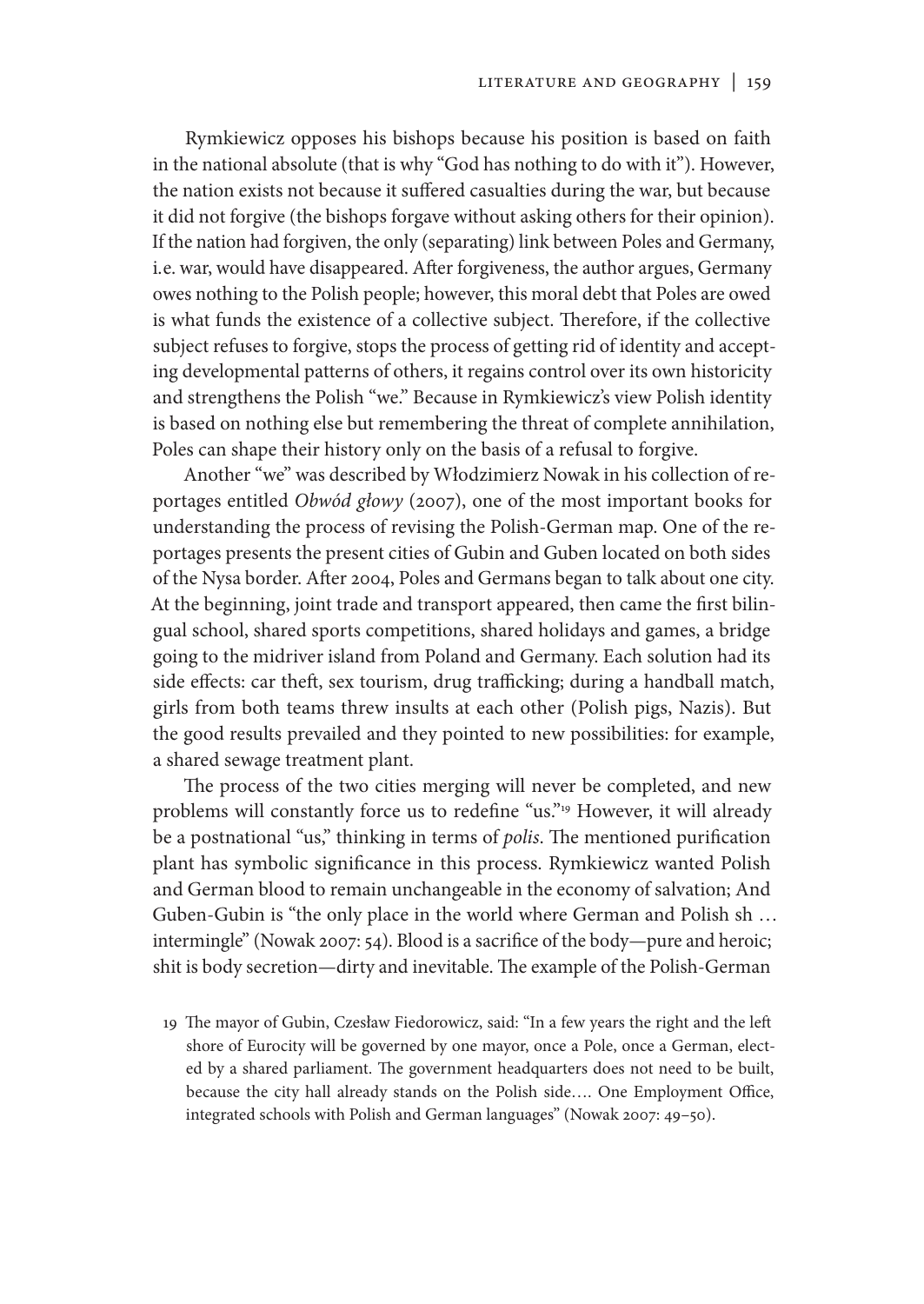border town proves that without ceasing to ask from whom spilt blood separates us, we may start asking with whom our excrements connect us.

Revising the map begins with the imagination. Instead of an image of past great events (wars, uprisings), everyday life appears; instead of permanent and partitioned territories, we have mutability. From these two poles, Nowak's revolutionary bourgeois narrative is born: it includes the image of the Polish-German borderland as an area of communal everyday life. Schools, kindergartens, workplaces, means of communication, bridges, pipes, roads—this is a bourgeois list of infrastructure for the transfer of everything (people, goods, information, dirt), which will move both ways. Revolution is about recognizing mutability as a challenge and opportunity. In response to a mutable history, Rymkiewicz wants to restore the solid consistency of collective identity. The inhabitants of Gubin are building an infrastructure for a mutable reality—a network of roads, canals, pipes, relay stations, and mixing and treatment plants. They know that this infrastructure that they have built will attract people looking for work and criminals, legally bought and stolen goods, things that are necessary and threatening. In the face of these threats, they make no attempt to return to the old borders, but instead they try to incorporate control mechanism to the mutable infrastructure. For Rymkiewicz, the differences between Poland and Germany should never disappear, because without them Poles will lose their identity. For inhabitants of Gubin, cultural differences are primarily communication differences, for which an exchange network can be created.

Nowak's report is complementary to *Kinderszenen*. Both authors agree that there is no historical plan. History must be created. For Rymkiewicz, this means "to win," for Nowak it means "to work out." *Kinderszenen* depicts the history (of a nation) as a unidimensional history, in which expressing past trauma revives Polish identity, whereas *Obwód głowy* suggests a multidimensional history, in which expressing divisive Polish-German issues is a condition for the emergence of a new communal identity. Rymkiewicz writes about a community that should never change under the threat of annihilation, whereas Nowak presents a community that should constantly change under the threat of annihilation. Rymkiewicz chose the more noble task: conversing with the dead, whereas Nowak chose the more difficult task: listening to the living.

The last of these differences refers to the role of literature. According to Rymkiewicz, this role is to resurrect the dead, so that they could help us recreate the old map. According to Nowak, literature exists to say everything<sup>20</sup>—from in-

<sup>20</sup> I am alluding here to Lipski's *Powiedzieć sobie wszystko: Eseje o sąsiedztwie polsko- -niemieckim* (To Tell Each Other Everything: Essays on Polish-German Relations).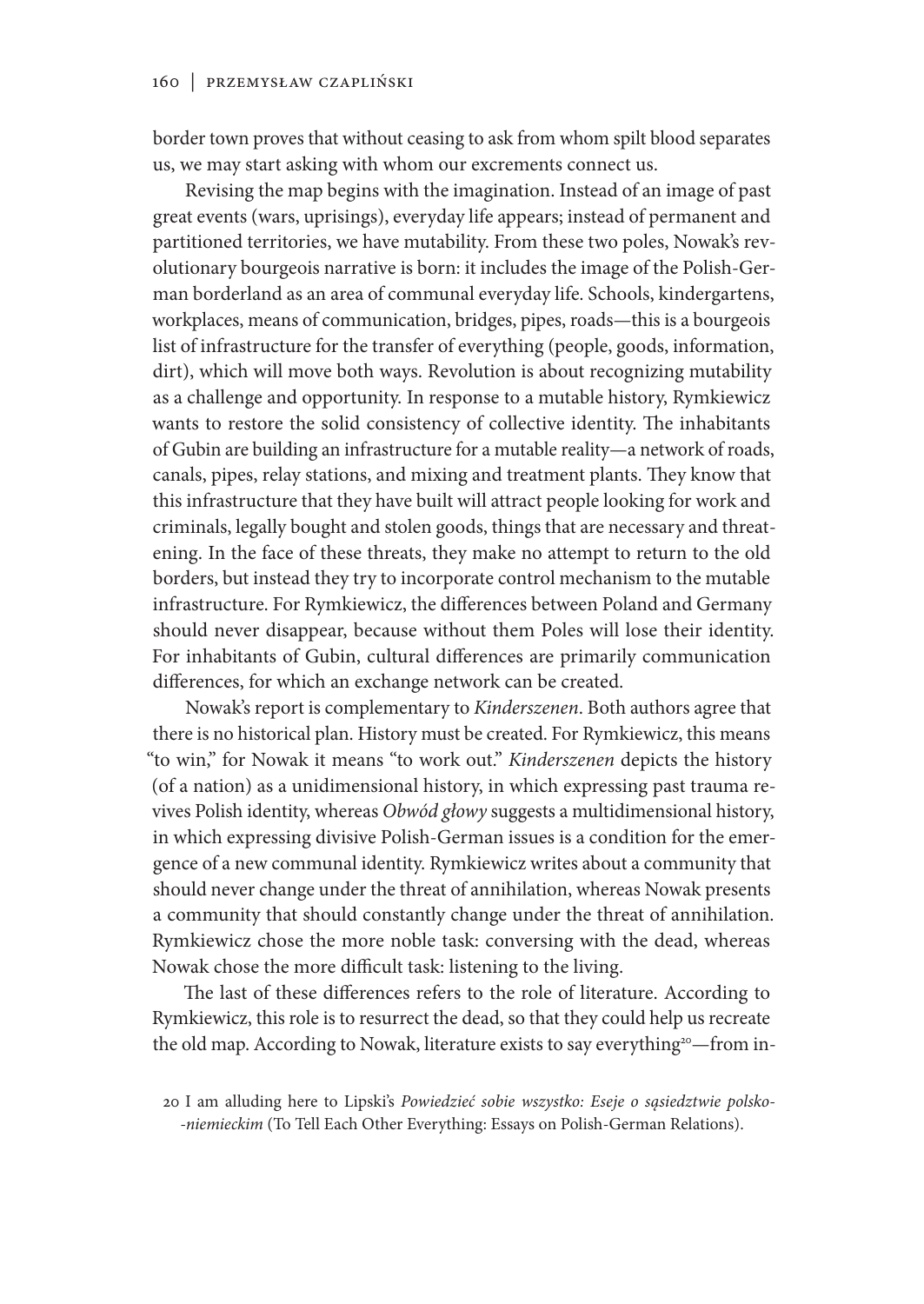sults, which preserve borders, to ideas, which create the future. New cartography is not a clearly defined task. However, if there is to be any real reason to revise the Polish-German map, then it must include creating communal everyday life.

The above discussion of the most important works on Polish-German relations can be summarized in the following way. On the Polish-German map in the last thirty years, wartime cartography was the first to give way to civilian cartography (Szczypiorski, Chwin), followed by descriptions of places where of mass arrests of civilians (Rudnicki, Nowak, Łuszczyna), then the resettlement routes were marked (Chwin, Klata) and migration (Muszer, Helbig, Niewrzęda and others). Today, the old cartography of displacements has taken the form of a mutable map of communal everyday life (Nowak). From the point of view of time, this literature was first retrospective in nature (addressing the war and its aftermath), then it was asynchronous (emphasizing the eternal "backwardness" of the migrant), and finally it took the form of a reportage that considers the social construction of a relation network.

The mutable state of the Polish-German map that emerges from literature indicates that the western direction has lost some of its causative power.<sup>21</sup> It can be cautiously claimed that it has opened itself up to interdependence. However, fusing the infrastructure in such a way seems to be unacceptable to politicians. They work to create a vision of Poland as a country with a semi-permeable western border: EU subsidies may flow through this border, but European legal solutions may not, and especially not EU problems.

### **4. The North: Scandinavia, or an Alternative to the West**

A different process leads to political isolation from the North. After the collapse of communism, Polish literature<sup>22</sup> has presented Scandinavia as an alternative

- 21 The increased role of mutable infrastructure means that no connections results in exclusion. This is made clear by the, Northern Pipeline, which is very disadvantageous for Poland (established in 2012), which runs from Russia to Germany (1,222 km) on the bottom of the Baltic Sea, avoiding the obvious transit countries (Poland, Lithuania, Latvia, Estonia). The Northern Pipeline, contrary to its name, weakens the North (especially Norway as a supplier of gas) and strengthens the East-West axis. Twenty-first-century history, as it follows, requires attention to mutable infrastructures, and not only to stable identities.
- 22 A list of the most important titles: Zbigniew Kruszyński, *Schwedenkrauter* (1995); Bronisław Świderski, *Słowa obcego* (The Words of a Stranger) (1998) oraz *Asystent śmierci* (Death Assistant) (2007); Manuela Gretkowska, *Polka* (Polish Woman) (2001); Dorota Masłowska, *Paw królowej* (The Queen's Peacock) (2005); Grażyna Plebanek,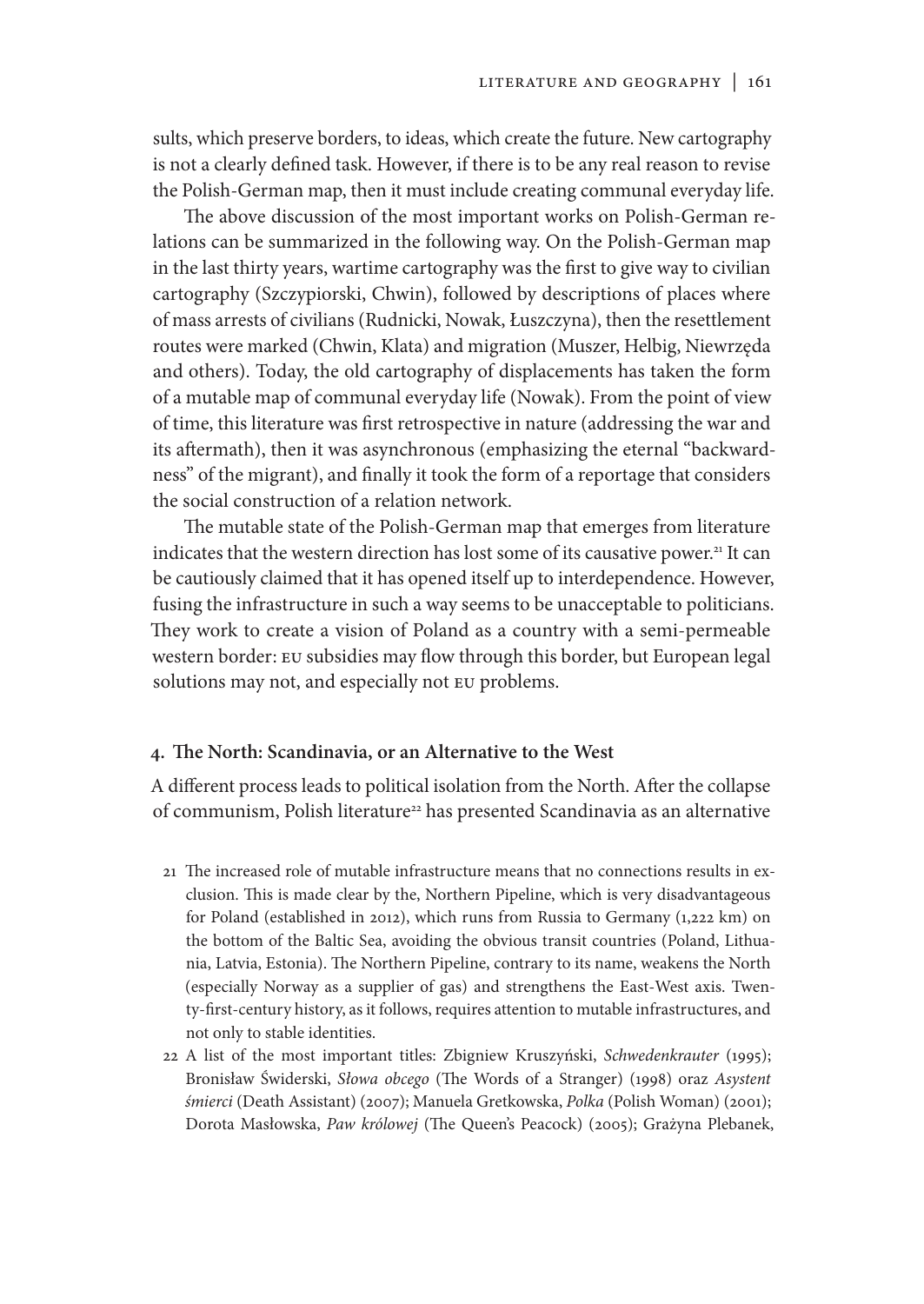to the West. In this alternative, the North, unlike the West, combined social prosperity with a welfare state and freedom with equality. Literature supported this view of the North, but added some important reservations. These narratives undermined the naive belief that Scandinavian modernity can simply be copied, recognizing that this was not a stable model, but a system open to continuous correction. However, not even this system can be imported to Poland by sea, because the modernity based on continuous correction functions on the basis of social trust and the basic principle of equality. In order to achieve similar effects as the Scandinavians, we would have to define the foundations of inequality in Poland, introduce systemic mechanisms aimed at eliminating them, and come up with social practices that are conducive to trust. A society that does not trust each other, its laws and its authorities, will neither be able to join the North, nor develop its own modernity.

In the first decade of the twenty-first century, politicians still supported the "Scandinavian dream," although they reduced it to the belief that social trust will rise along with increased GDP. However, in the second decade, right-wing propaganda introduced into the mass media the image of the North as "modernity that has gone too far." Too far in terms of in accepting refugees, as their excessive numbers deprive native people of their right to self-determination; too far in terms of child protection, as a simple spanking leads to parents losing custody of their children;<sup>23</sup> too far in terms of protecting women's rights, as "normal" groping of breasts of or buttocks can result in the offender being fired; too far in terms of sexual equality, as it accords "perverts" the same rights as normal people.

### **5. The Status of the Map**

To sum up, we are isolated from the East by the specter of the Republic of Nobles, from the South by the specter of Central Europe, from the West by sovereignty understood as ideological integrity, and from the North by the anxious protection of Polish customs against equality (which includes also domestic violence, misogyny and homophobia). This four-fold disengagement characterizes the strange condition of contemporary Poland, which, as part of an

*Przystupa* (2007); Maciej Zaremba, *Polski hydraulik i inne opowieści ze Szwecji* (Polish Plumber and Other Stories from Sweden) (2008).

23 For a comprehensive account of the problems connected to child care and government intervention in parenting see: Marcin Czarnecki's *Dzieci Norwegii. O państwie (nad)opiekuńczym* (Children of Norway: An (Over)Protective Nation).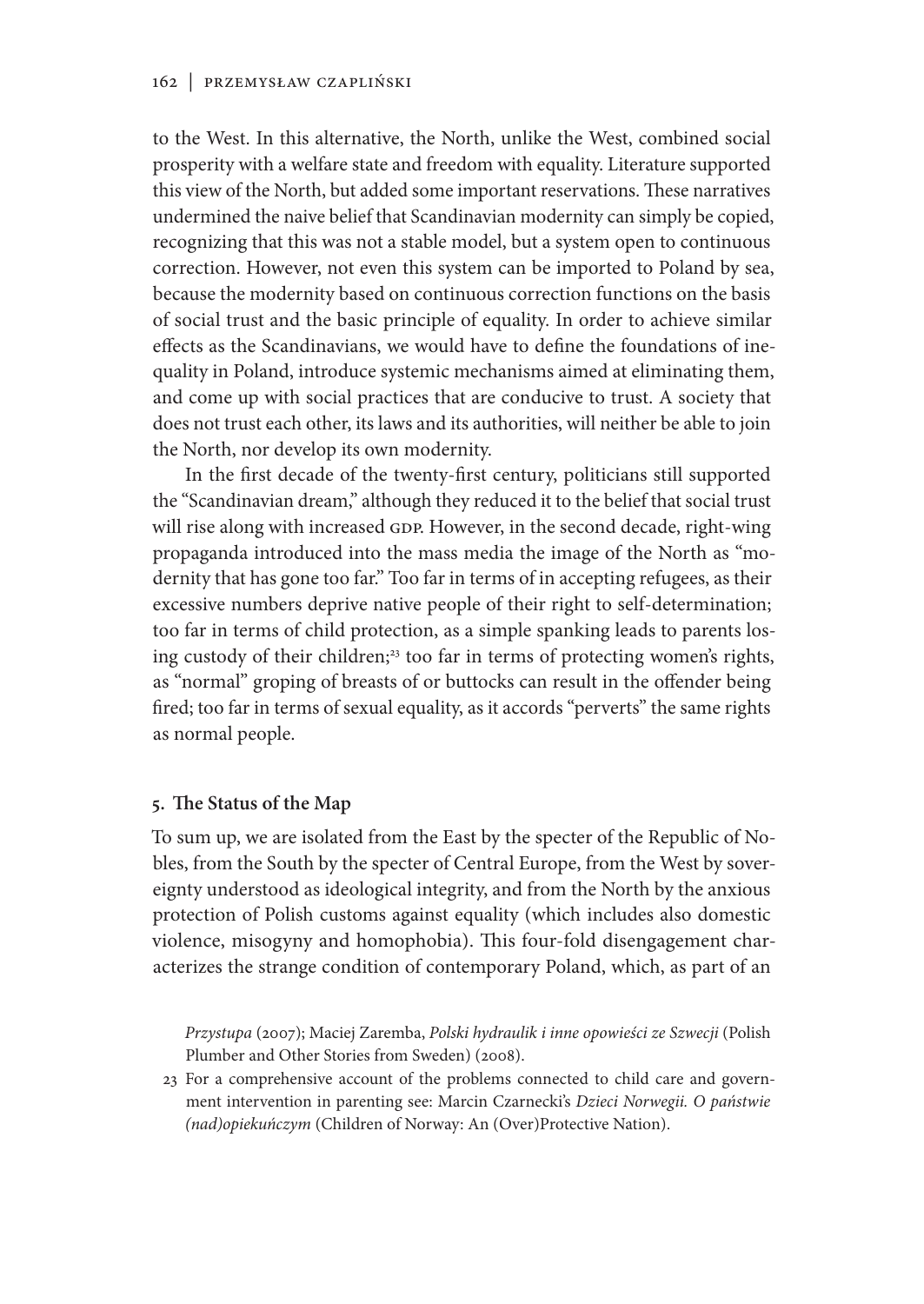unprecedented shift, is changing its location. Poland is entering a state of intra-continental drift, or inertial tide, initiated in the name of an unknown destination and taking place in an unknown direction.

To change this state, one would have to come up with a kind of sovereignty that integrates, i.e. we would have to abandon nationalism separating us from our eastern neighbors, work out a new narrative about Central Europe, look at the mutable infrastructure in the West and follow the model of the North, work on social trust as the basis of modernity. Four sides of the Polish world have become the conditions of the geography of late modernity. By defining these conditions, literature makes it clear that isolation is impossible today: it is impossible to speak of a separate Poland, if it is to exist at all, but it cannot exist without renewing its narrative connections. Narratives that expose Poland's total separateness from the East, narratives about Poland's obvious place in Christian Europe, about the possibility of stopping the emancipation process, or about Polish self-sufficiency are useless. However, to draw this new map, one needs to imagine a different future.

*Translated by Marcin Tereszewski*

## **| References**

- Bałus, Wojciech. *Mundus melancholicus. Melancholiczny świat w zwierciadle sztuki*. Kraków: Universitas, 1996.
- Bieńczyk, Marek. *Melancholia. O tych, co nigdy nie odnajdą straty*. Warszawa: Sic!, 1998.
- Ciesiołkiewicz, Paweł. *Pamięć zbiorowa w dyskursie publicznym. Analiza polskiej debaty na temat wypędzenia Niemców po drugiej wojnie światowej*. Warszawa: Wydawnictwo Akademickie Sedno, 2012.
- Czapliński, Przemysław. *Poruszona mapa. Wyobraźnia geograficzno-kulturowa polskiej literatury przełomu XX i XXI wieku.* Kraków: Wydawnictwo Literackie, 2016.
- Czarnecki, Marcin. *Dzieci Norwegii. O państwie (nad)opiekuńczym*. Wołowiec: Wydawnictwo Czarne, 2016.
- Esser, Heinz. *Die Hölle von Lamsdorf*. Dülmen: Laumann-Verl.-Ges, 1969.

Isakowicz-Zaleski, Fr. Interview by Jacek Gądek. "Polityka zakłamywania historii niczego nie daje." *onet.wiadomości* from 07.20.2013, https://tinyurl.com/ ydg2v54p. Accessed 12 October 2013.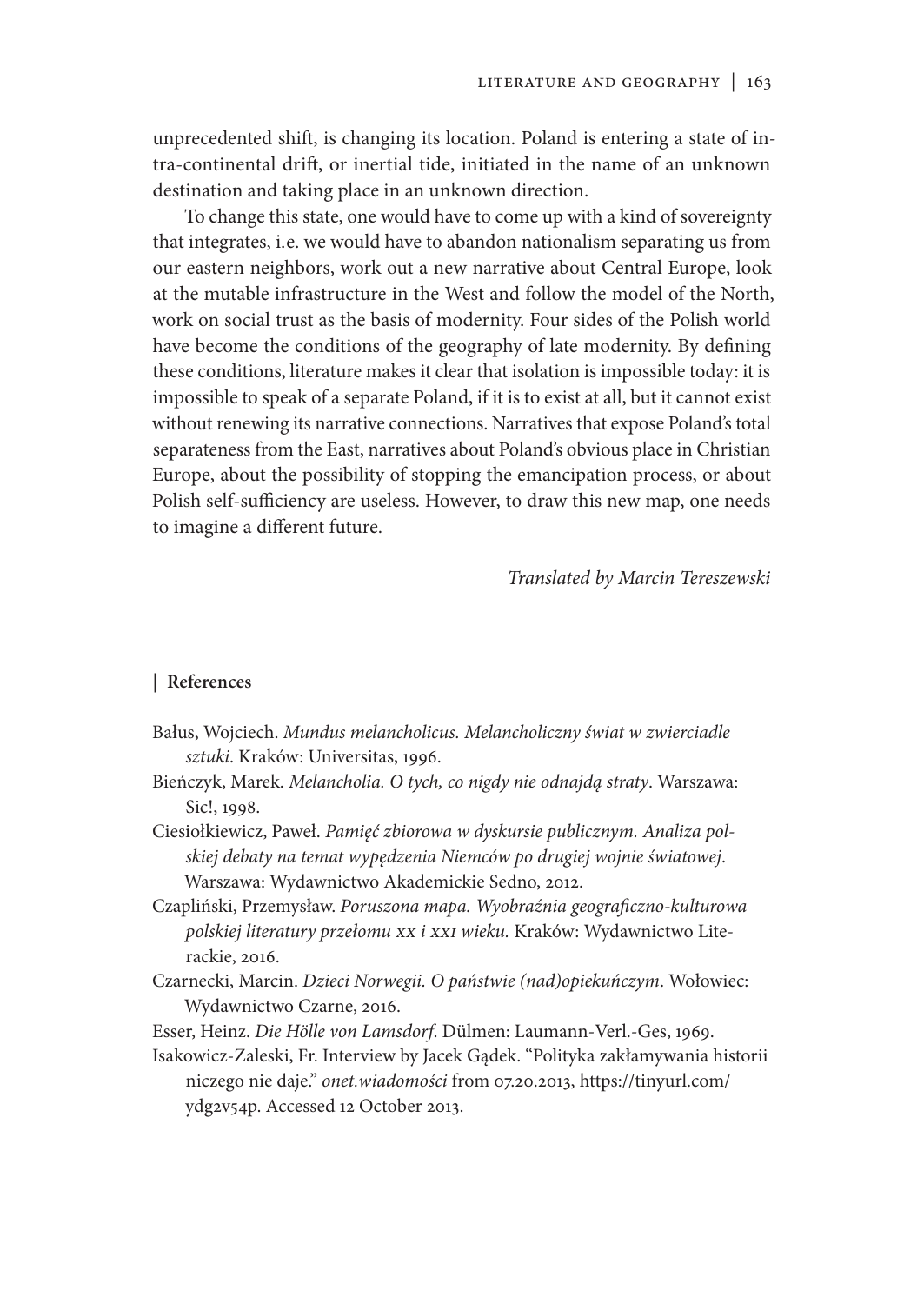- Kaczyński, Jarosław. Interview by Katarzyna Gójska-Hejke and Tomasz Sakiewicz. "Przystąpmy do obrony atomowej". *Gazeta Polska*, https://tinyurl.com/ y7ud42dr. Accessed 2 August 2017.
- Kalicki, Włodzimierz. "Długie pojednanie." *Ostatni jeniec wielkiej wojny. Polacy i Niemcy po 1945 roku.* Ed. Włodzimierz Kalicki. Warszawa: W.A.B. i Fundacja im. Friedricha Eberta, Przedstawicielstwo w Polsce, 2002.

Kłoczowski, Jerzy. *Młodsza Europa. Europa Środkowo-Wschodnia w kręgu cywilizacji chrześcijańskiej średniowiecza*. Warszawa: PIW, 1998.

- Kuczyńska, Alicja. *Piękny stan melancholii. Filozofia niedosytu i sztuka*. Warszawa: Wydział Filozofii i Socjologii Uniwersytetu Warszawskiego, 1999.
- Kundera, Milan. "Zachód porwany albo tragedia Europy Środkowej." Trans. M.L. [Maryla Laurent?]. *Zeszyty Literackie* 5 (1984).
- Lipski, Jan Józef. *Powiedzieć sobie wszystko … Eseje o sąsiedztwie polsko-niemieckim* Ed. Georg Ziegler. Gliwice, Warszawa: Wydawnictwo Polsko-Niemieckie, 1996.
- Łuszczyna, Marek. *Mała zbrodnia. Polskie obozy koncentracyjne.* Kraków: Znak, 2017.
- Madajczyk, Piotr. *Na drodze do pojednania. Wokół orędzia do biskupów niemieckich z 1965 roku*. Warszawa: Wydawnictwo Naukowe PWN, 1994.
- Mieroszewski, Juliusz, "Rosyjski 'kompleks polski' i obszar ULB." *Kultura (paryska)* 9 (1974): 3–14.
- Nowak, Edmund. *Cień Łambinowic. Próba rekonstrukcji dziejów obozu pracy w Łambinowicach 1945–1946*. Opole: Centralne Muzeum Jeńców Wojennych w Łambinowicach, Opole, 1991.

Nowak, Włodzimierz. *Obwód głowy*. Wołowiec: Wydawnictwo Czarne, 2007.

- Pflüger Friedbert, Lipscher Winfried and Holzer, Jerzy, eds. *Od nienawiści do przyjaźni. O problemach polsko-niemieckiego sąsiedztwa*. Warszawa: Instytut Studiów Politycznych PAN, 1994.
- Poczobut, Andrzej. "Biełsat do zamknięcia?" *Gazeta Wyborcza*, https://tinyurl. com/ycfpxgq2. Accessed 18 December 2016.
- Pollack, Martin, ed. *Sarmackie krajobrazy. Głosy z Litwy, Białorusi, Ukrainy, Niemiec i Polski.* Wołowiec: Czarne, 2006.
- Portnov, Andriy. "Class of Victimhoods." *Dziennik Opinii Krytyka Polityczna,* https://tinyurl.com/y7apo5ur. Accessed 29 December 2016.
- Rudnicki, Janusz. "Spowiedź mordercy Ignacego Szypuły zanim wypadł przez balkon i zabił się." *Krytyka Polityczna* 7.8 (2005).
- Rymkiewicz, Jarosław Marek. *Kinderszenen*, Warszawa: Sic!, 2008.

Smoleński, Paweł. "Zniszczono cmentarz w Hucie Pieniackiej. Gdzie dwóch się kłóci, tam Rosja korzysta." *Gazeta Wyborcza*, https://tinyurl.com/y8gvdm24. Accessed 1 October 2017.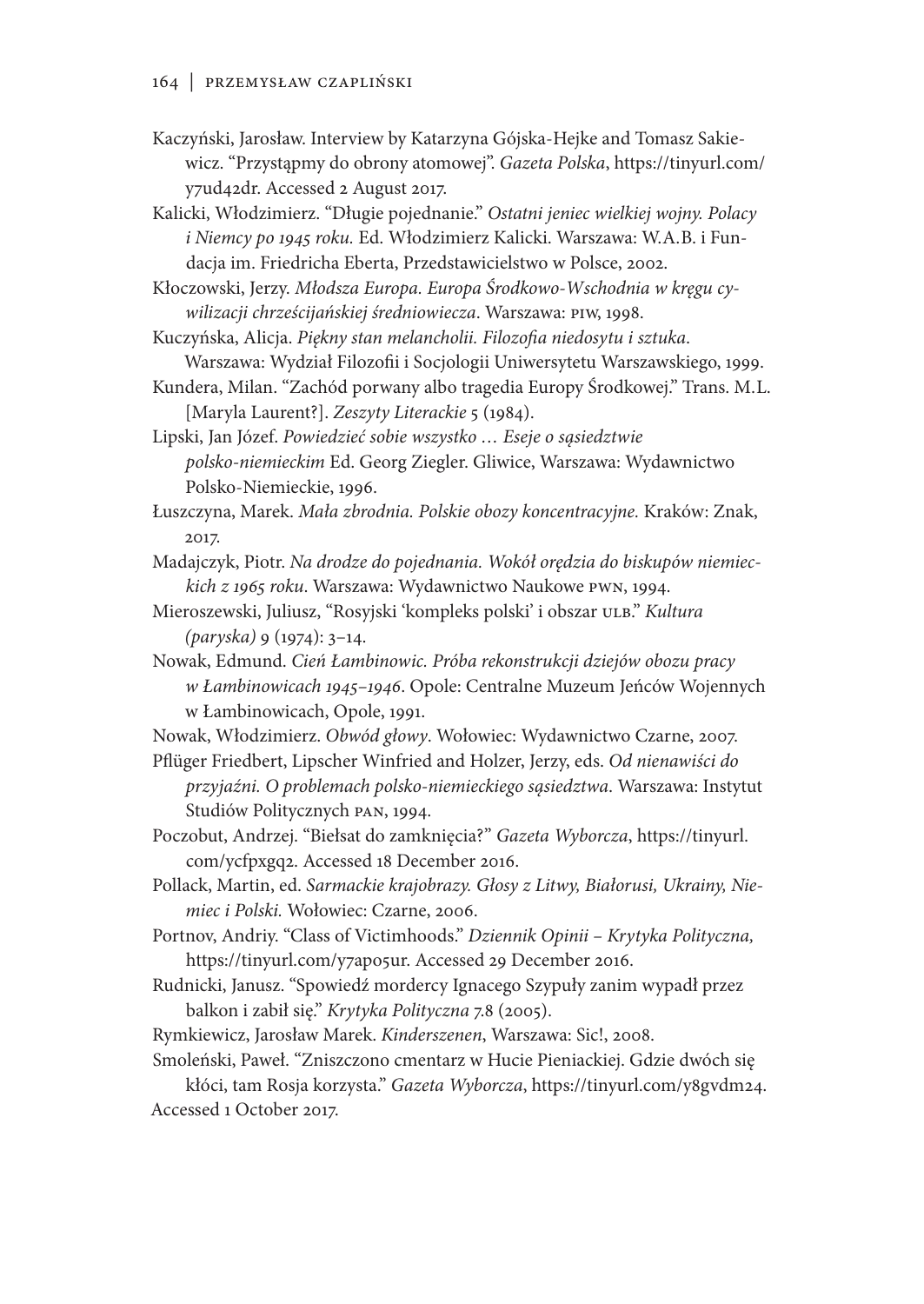Snyder, Timothy. "Holocaust: Ignorowana rzeczywistość." *Res Publica Nova* 7  $(2009)$ .

Witkowski, Przemysław. "Jakie czasy, taki Piłsudski." *Dziennik Opinii* – *Krytyka Polityczna,* https://tinyurl.com/ybx53ax3. Accessed 1 November 2017.

#### **| Abstrakt**

# Przemysław Czapliński **Literatura i geografia**

Artykuł stanowi propozycję potraktowania literatury jako matrycy wyobraźni zbiorowej. Podstawą omówienia jest proza polska okresu 1986–2016, a teza główna mówi, że kultura polska dotarła do krańców wyobraźni geograficznej. Jest to rezultatem wyprowadzki z dotychczasowych większych całości, do których Polska należała bądź do których dążyła (osłabienie obecności w Unii Europejskiej, zniknięcie Europy Środkowej, zahamowanie procesu orientowania się na skandynawski model państwa i kultury obywatelskiej, kryzys w stosunkach z Litwą, Białorusią i Ukrainą). Osłabianie bądź zrywanie więzi z państwami sąsiedzkimi prowadzi do czterostronnej izolacji – czyli wspomnianych krańców wyobraźni geograficznej. Wyjście z impasu byłoby możliwe pod warunkiem wypracowania nowych narracji łączących Polskę z kulturami sąsiedzkimi i osadzających nasz kraj na europejskiej mapie.

**Słowa kluczowe**: krańce; mapa; wyobraźnia geograficzno-kulturowa; wyobraźnia polityczno-kulturowa; Europa Środkowa; Skandynawia

### **| Abstract**

## Przemysław Czapliński **Literature and Geography**

This article proposes to treat literature as a template of the collective imagination. The basis for discussion is Polish prose from 1986–2016, with the main thesis being that Polish culture has reached the limits of geographical imagination. This is the result of Poland withdrawing from the larger structures to which it once belonged or to which it aspired (its diminishing presence in the European Union, the disappearance of Central Europe, delayed efforts to pursue the Scandinavian